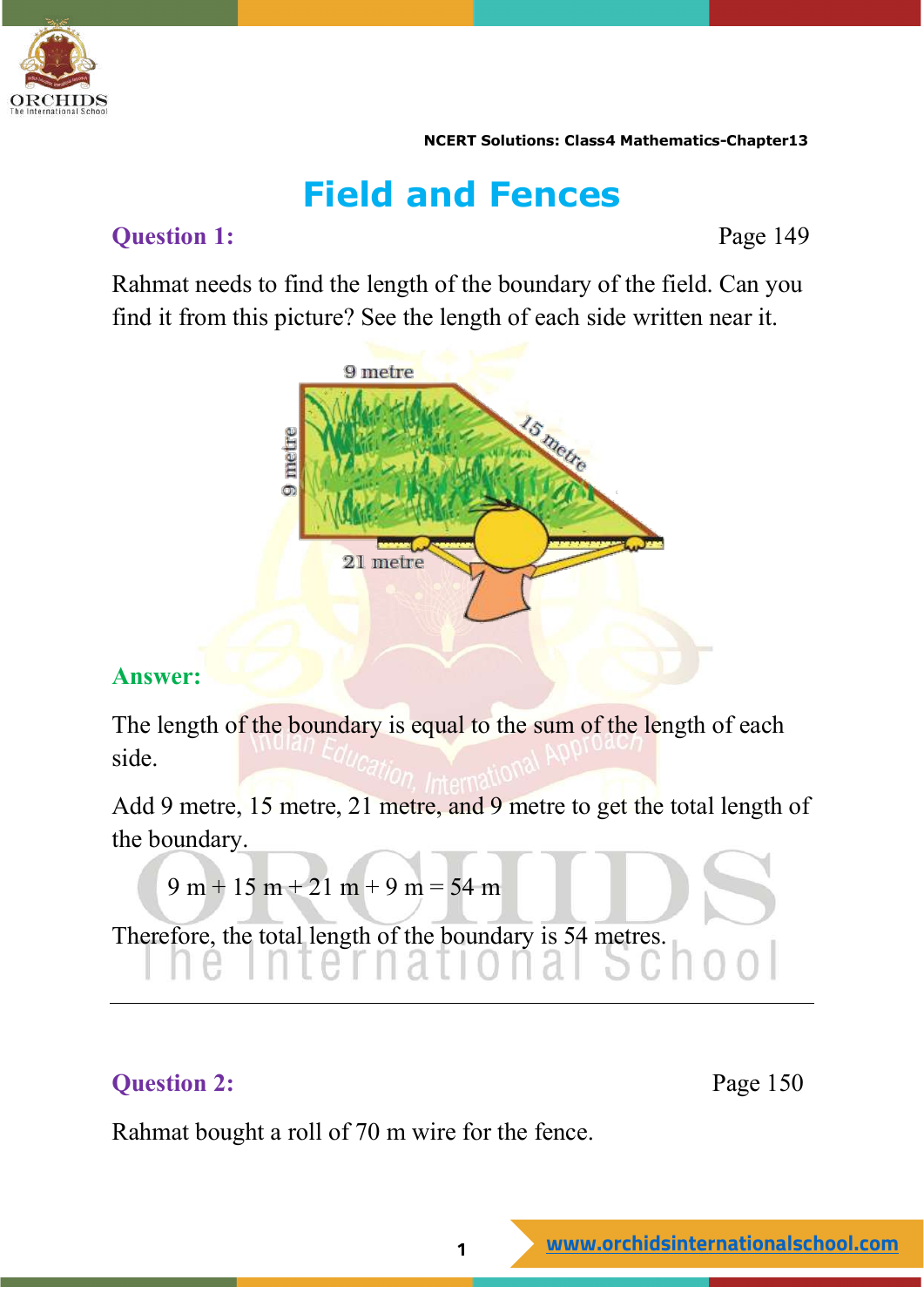

Ganpat: Can you give me the wire that is left with you? I will use it for my field.

How much wire did Rahmat give to Ganpat?

### **Answer:**

The total length of wire is 70 metres.

The length of Rahmat's boundary is 54 metres.

Subtract 54 m from 70 m to get the length of the extra wire.

 $70 - 54 = 16$  m

Therefore, he gave 16 metres of wire to Ganpat.

### **Question 3:**

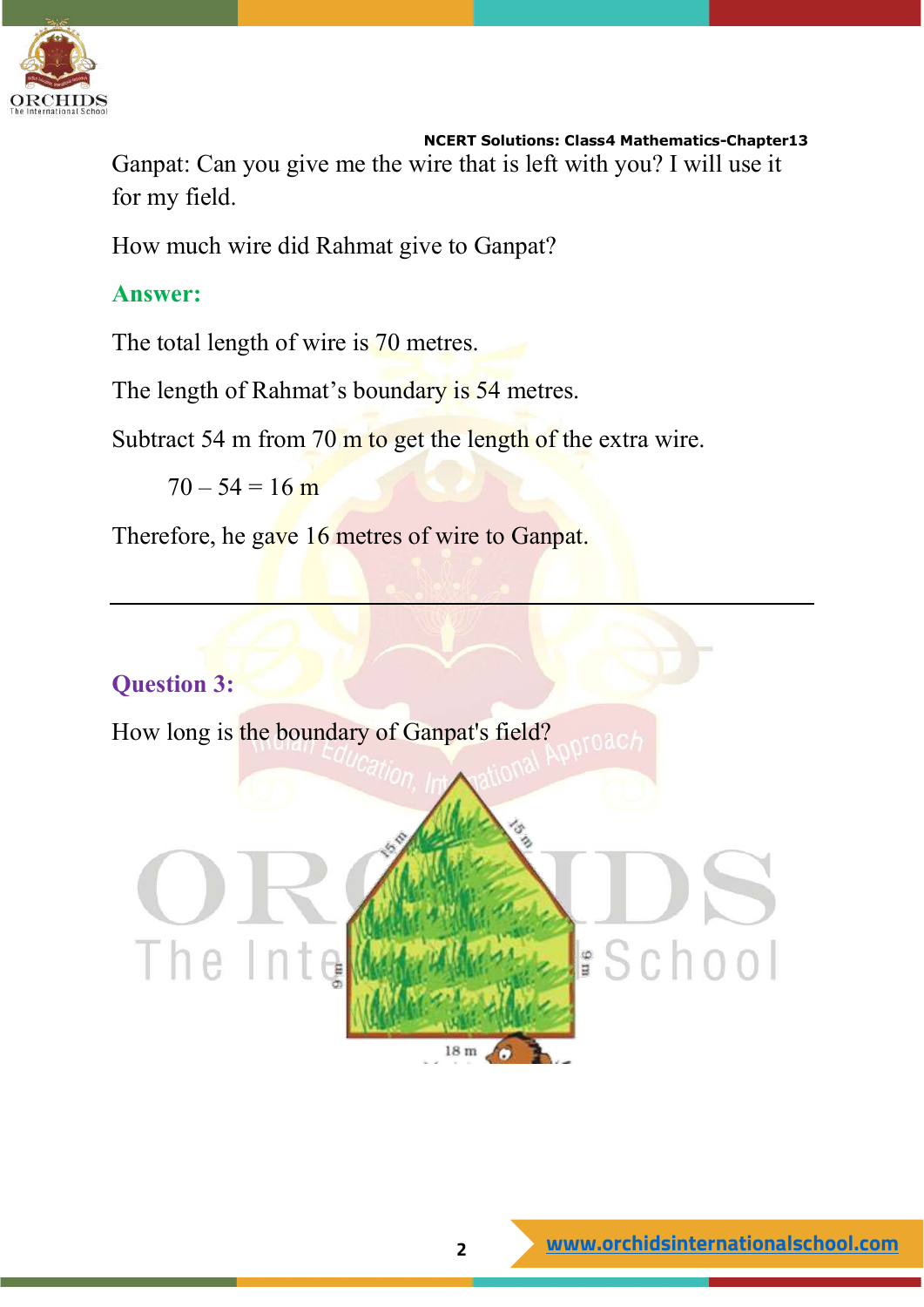

### **Answer:**

The length of the boundary is equal to the sum of the length of each side.

Add 15 m, 15 m, 9 m, 18 m, and 9 m to get the total length of the boundary.

 $15 m + 15 m + 9 m + 18 m + 9 m = 66 m$ 

Therefore, the total length of the boundary is 66 metres.

## **Question 4:**

How much more wire will Ganpat need for his field?

### **Answer:**

Length of the boundary is 66 metres.

Length of the wire is 16 metres. Thema

Subtract 16 from 66 to get the length of the wire required.

$$
66-16=50
$$

Therefore, Ganpat will need 50 metres more wire.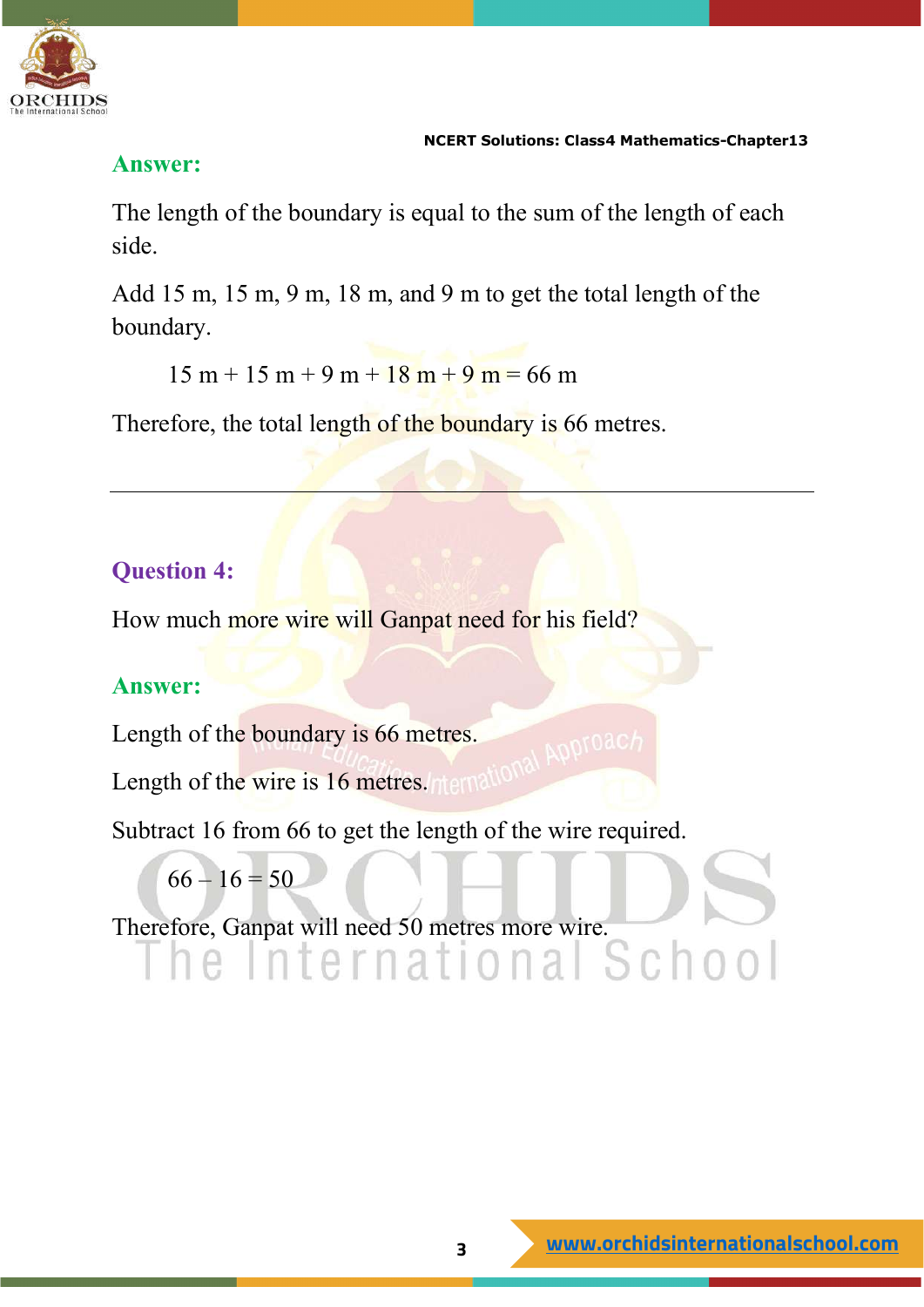

### **Practice Time**

### **Question 5:**

1. Here are pictures of some more fields. Find out which one has the longest boundary.



**Step 1:** Add 15 metres, 6 metres, 15 metres, and 24 metres to get the length of the boundary of the field a).

 $15 m + 6 m + 15 m + 24 m = 60 m$ 

Therefore, the length of the boundary of the field a) is 60 metres.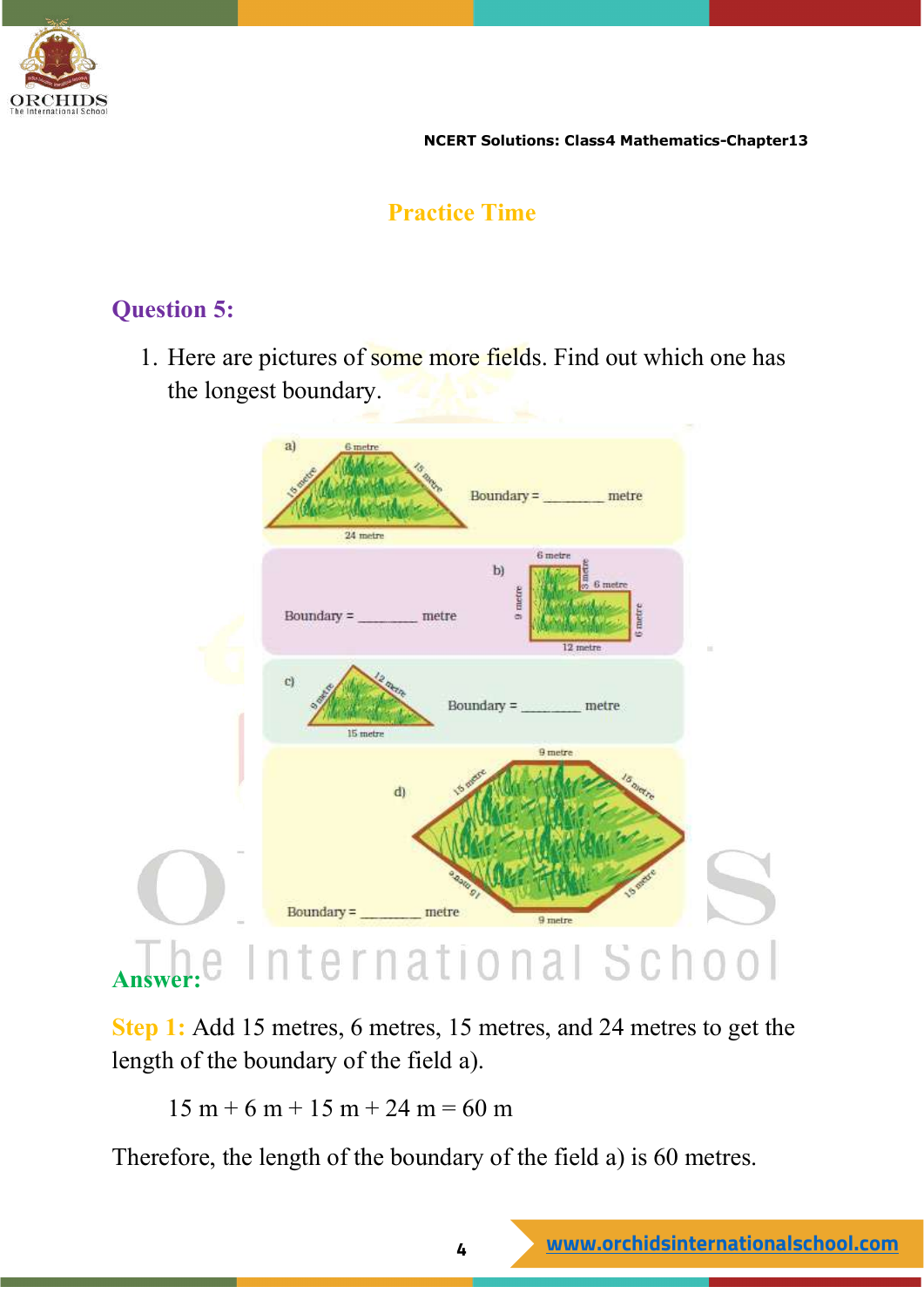

**Step 2:** Add 9 metres, 6 metres, 3 metres, 6 metres, 6 metres, and 12 metres to get the length of the boundary of the field b).

 $9 m + 6 m + 3 m + 6 m + 6 m + 12 m = 42 m$ 

Therefore, the length of the boundary of the field b) is 42 metres.

**Step 3:** Add 9 metres, 12 metres, and 15 metres to get the boundary of the field c).

 $9 m + 12 m + 15 m = 36 m$ 

Therefore, the length of the boundary of the field c) is 36 metres.

**Step 4:** Add 15 metres, 9 metres, 15 metres, 15 metres, 9 metres, and 15 metres to get the boundary of the field d).

 $15 m + 9 m + 15 m + 15 m + 9 m + 15 m = 78 m$ 

Therefore, the length of the boundary of the field d) is 78 metres.

Hence, field d) has the longest boundary.

**Question 6:** Page 152

2. Chandu's father is called the young old man in his village. At 70 years of age, he is fully fit. Do you know his secret? He goes for a walk around the field every morning. Everyday he takes four rounds of Chandu's field. What is the total distance he covers?  $4 \times$  =  $m =$  km.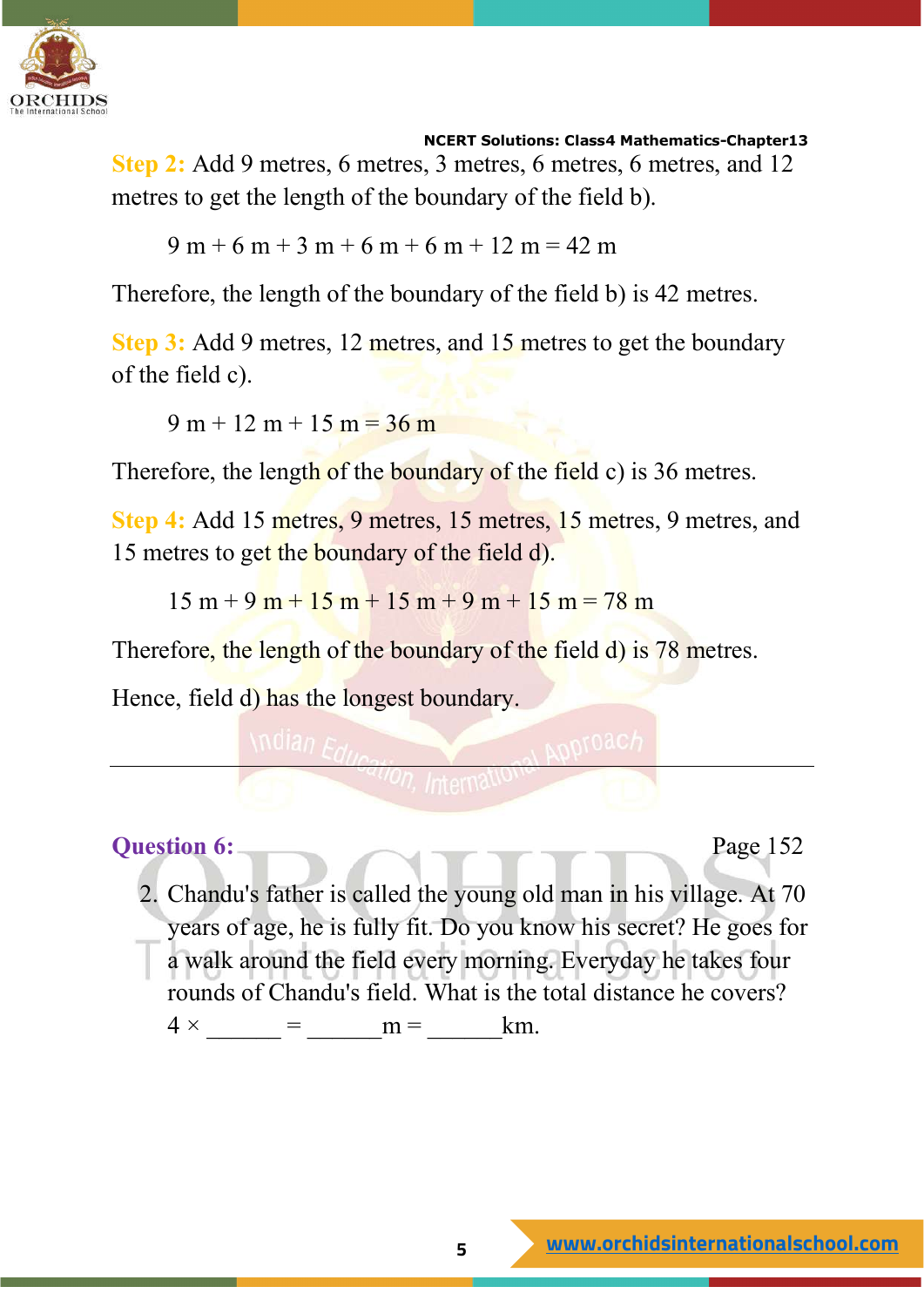



### **Answer:**

**Step 1:** Add 150 metres, 100 metres, 150 metres, and 100 metres to get the boundary of the field.

 $150 \text{ m} + 100 \text{ m} + 150 \text{ m} + 100 \text{ m} = 500 \text{ m}$ 

**Step 2:** He walks 4 times around the field. Multiply 500 by 4 to get the total distance he walks.

500 m  $\times$  4 = 2000 m

**Step 3:** Since 1000 m = 1 km, divide 2000 by 1000 to convert 2000 m to kilometres.

 $2000 \div 1000 = 2$ Thus,  $2000 \text{ m} = 2 \text{ km}$ . Hence, 4 × 500 = 2000 m = 2 km.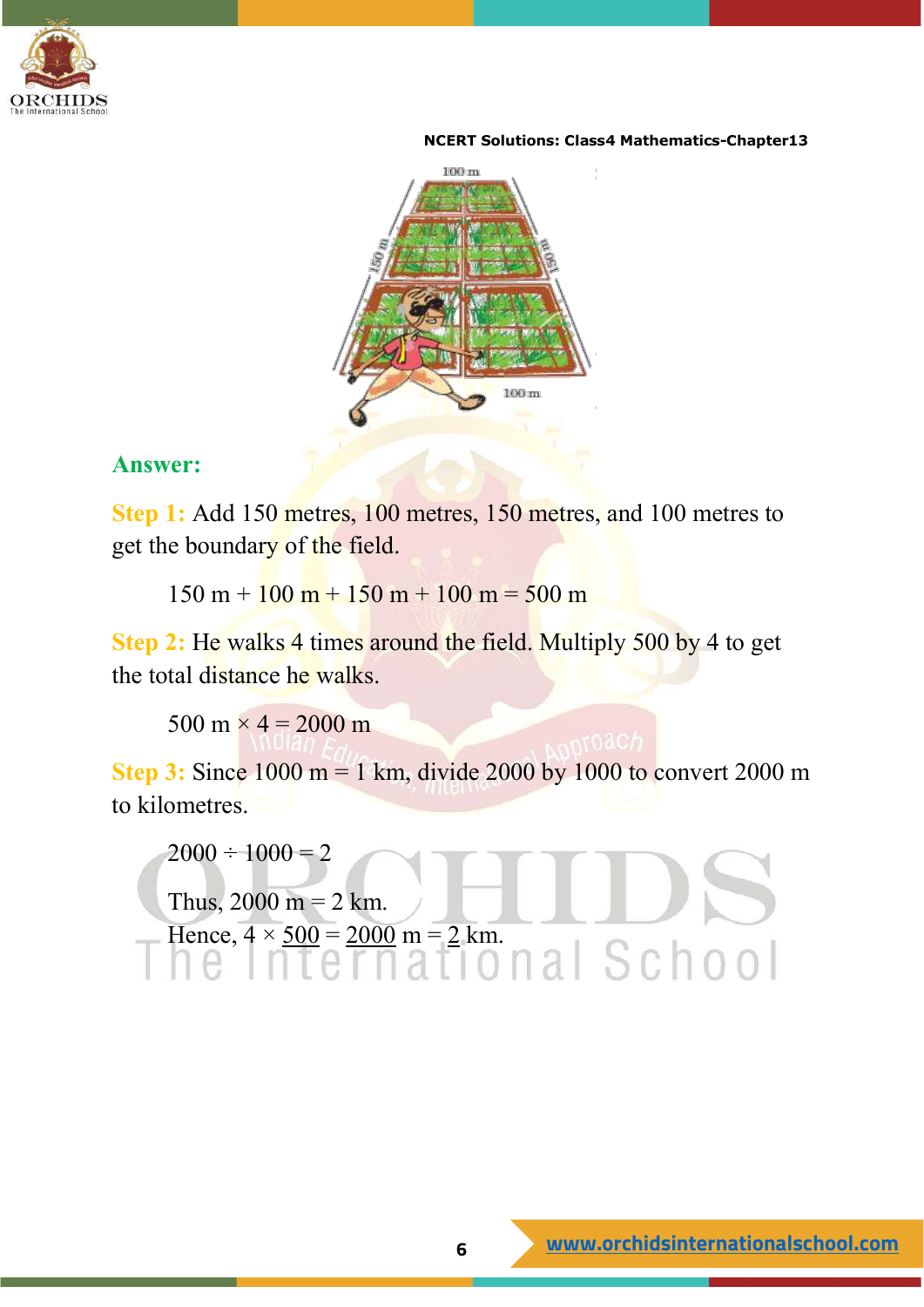

### **Question 7:**

3. Ganpat's wife works in a tailor's shop. She has to fix lace around a tablecloth. She bought a 100 metre roll of lace.

Look at the picture of the table cloth and write down how much lace is used for one tablecloth.



### **Answer:**

Add 1 m 50 cm, 50 cm, 50 cm, and 1 m 50 cm to get the total lace that is used for one tablecloth.

 $1 m 50 cm + 50 cm + 50 cm + 1 m 50 cm = 2 m 200 cm$ .

The total lace used is 2 m 200 cm.

Since  $100 \text{ cm} = 1 \text{ m}, 200 \text{ cm} = 2 \text{ m}.$ 

Hence, the total lace used is  $2 + 2 = 4$  metres.

# The International School

### **Question 8:**

How much lace will be used in 3 such tablecloths?

### **Answer:**

Length of lace used in 1 tablecloth is 4 metres.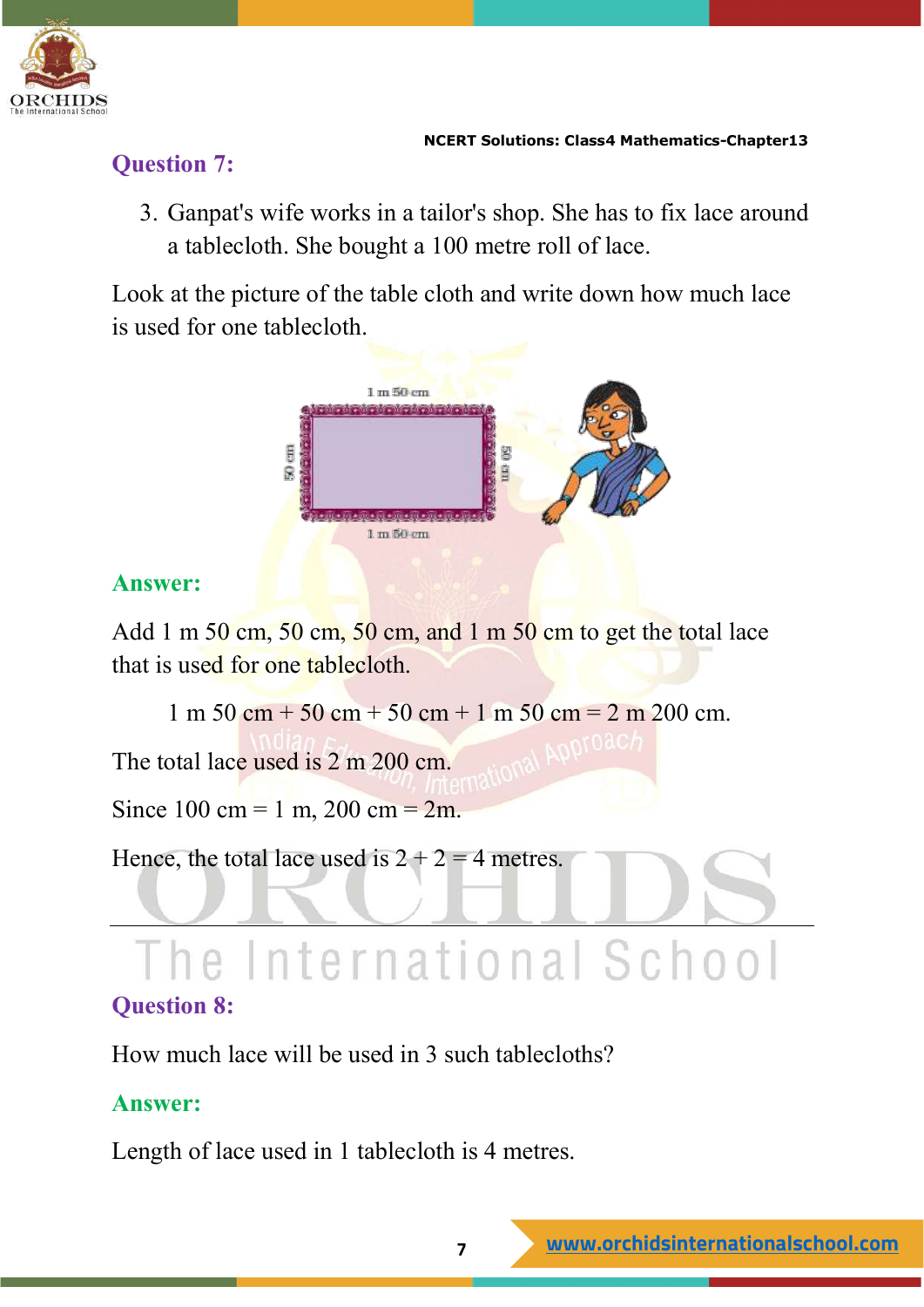

 **NCERT Solutions: Class4 Mathematics-Chapter13** Multiply 4 by 3 to get the length of the lace required to make three tablecloths.

 $4 \times 3 = 12$ 

Therefore, 12 metres of lace will be used in 3 such tablecloths.

### **Question 9:**

How much lace will be left in the roll?

### **Answer:**

Total length of the lace in the roll is 100 metres.

Length of lace used in 3 tablecloths is 12 metres.

Subtract 12 from 100 to get the lace that will be left in the roll.

 $100 \text{ m} - 12 \text{ m} = 88 \text{ m}^{0/7}$ , International

Therefore, 88 metres of lace is left.

# The International School

### **Question 10:** Page 153

### **Activity**

1. Find out the length of the boundary of these shapes. (Hint: you can use a thread).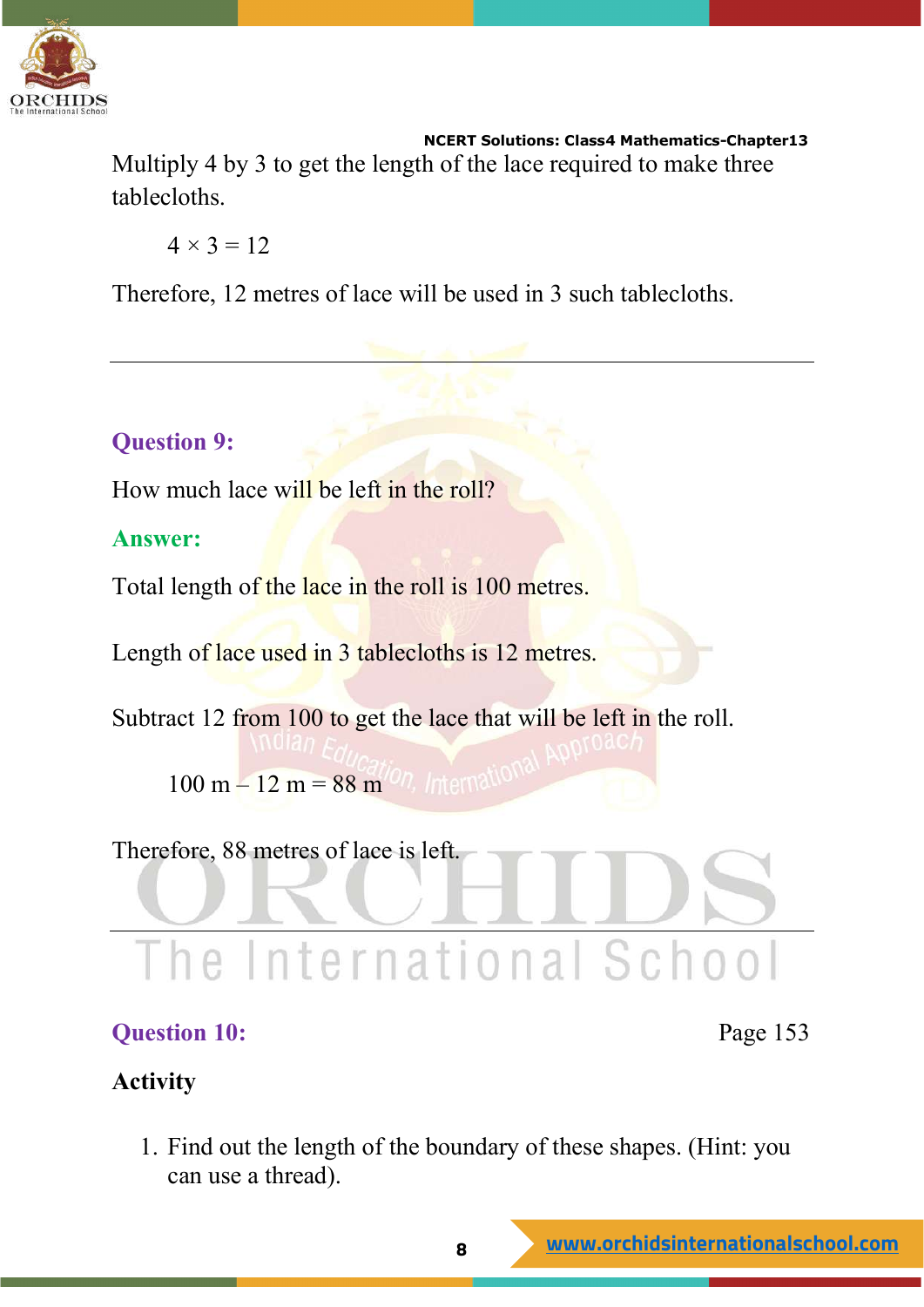



### **Answer:**

You can measure the lengths by following these steps.

- **a.** Take a thread.
- **b.** Move the tread over the given shapes.
- **c.** Cut the tread which covers the boundary.
- **d.** Measure the length of the tread.

The length of the tread will be equal to the length of the boundary. Repeat the same process for each of the shapes separately to get the length of the boundary of each shape.

# he International School

### **Question 11:**

Now count the squares to find out:

How many squares are there in each shape?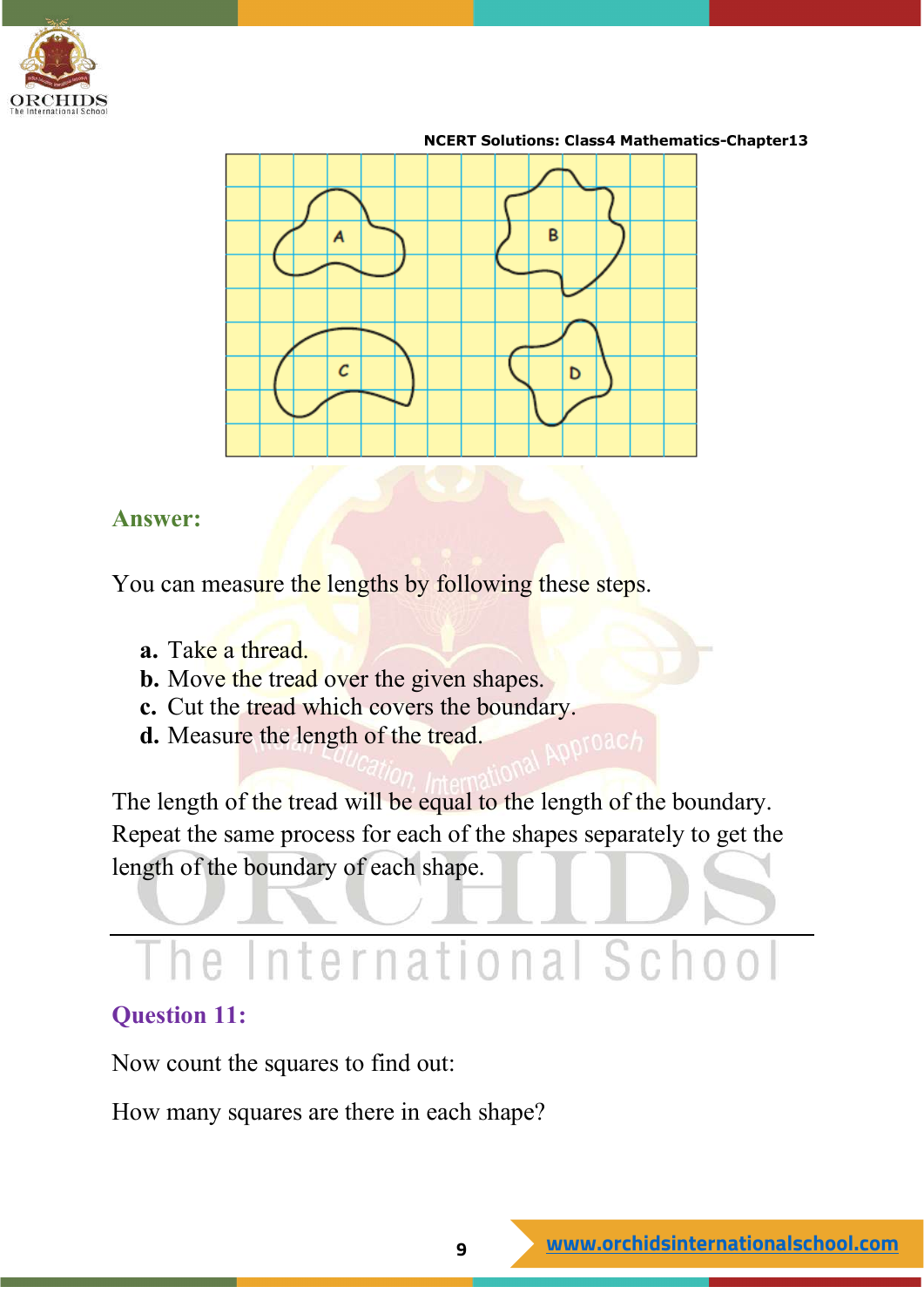

### **Answer:**

It is observed from the given picture that the:

- Shape A has 1 complete square.
- Shape B has 2 complete squares.
- Shape C has 3 complete squares.
- Shape D has 2 complete squares.

### **Question 12**

Which shape covers the least number of squares?

### **Answer:**

The shape A covers the least number of squares. It covers only 1 complete square.

### **Question 13:**

Which shape covers the most number of squares?

### **Answer:**

The shape C covers the most number of squares. It covers 3 complete squares.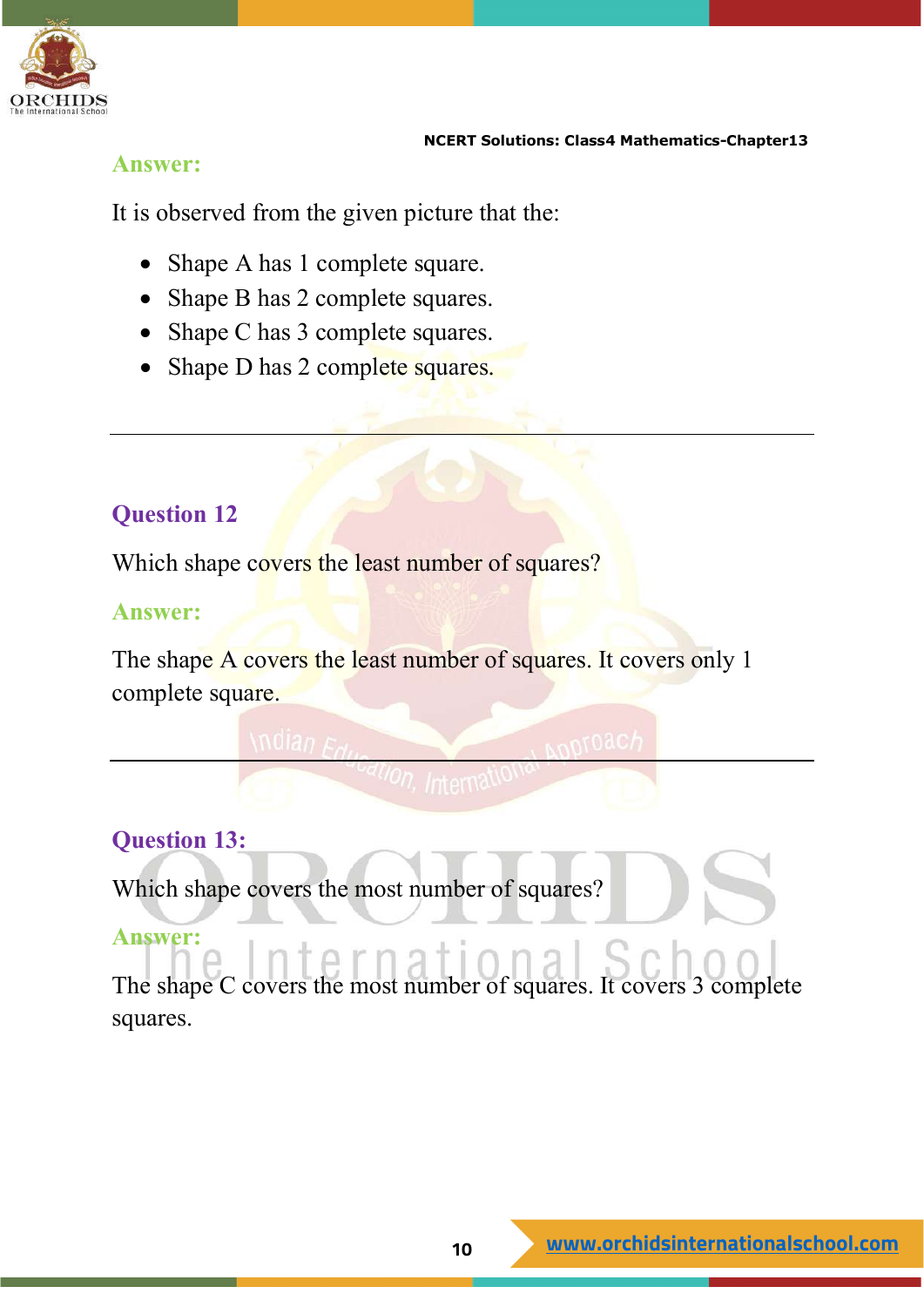

### **Question 14:**

2. Take a 20-centimetre-long thread. Make different shapes by joining the ends. Place on the squared sheet on the next page.

### **Answer:**

Make shapes of your choice. Answers may vary.

One example is:



## **Question 15:**  Find out: How many squares are there in each shape?<br>
SCO00 **Answer:**

The answer will vary based on the shapes you have drawn in the previous answer.

The sample answer is:

The shape A has 1 complete square.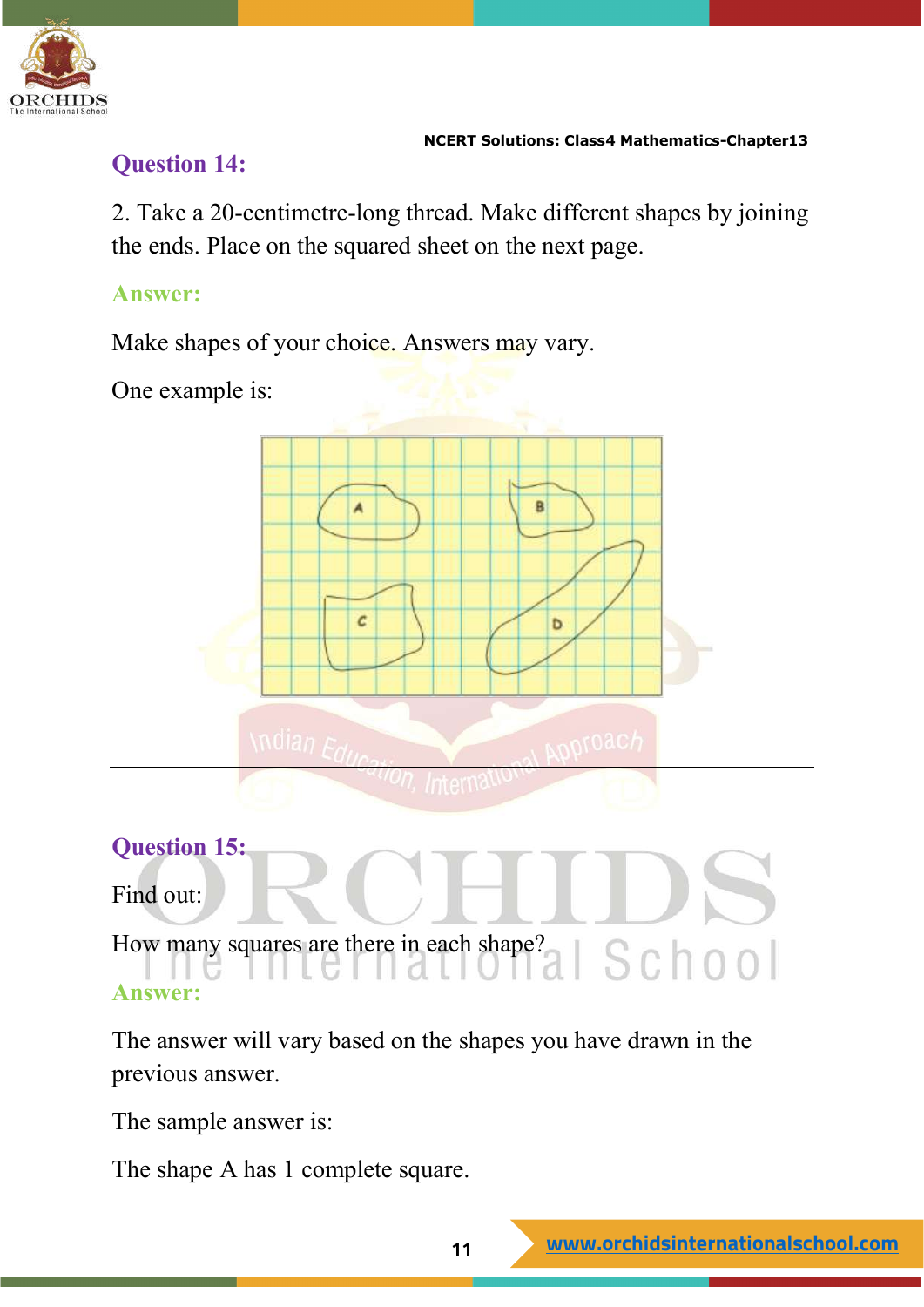

 **NCERT Solutions: Class4 Mathematics-Chapter13** The shape B has 2 complete squares.

The shape C has 3 complete squares.

The shape D has 4 complete squares.

### **Question 16:**

Which is the biggest shape?

### **Answer:**

The answer will vary based on the previous answer.

The shape D is the biggest shape as it has 4 complete squares.

International Approac

### **Question 17: Malan E**

Which is the smallest shape?

### **Answer:**

The answers will vary.

The shape A is the smallest shape as it has 1 complete square.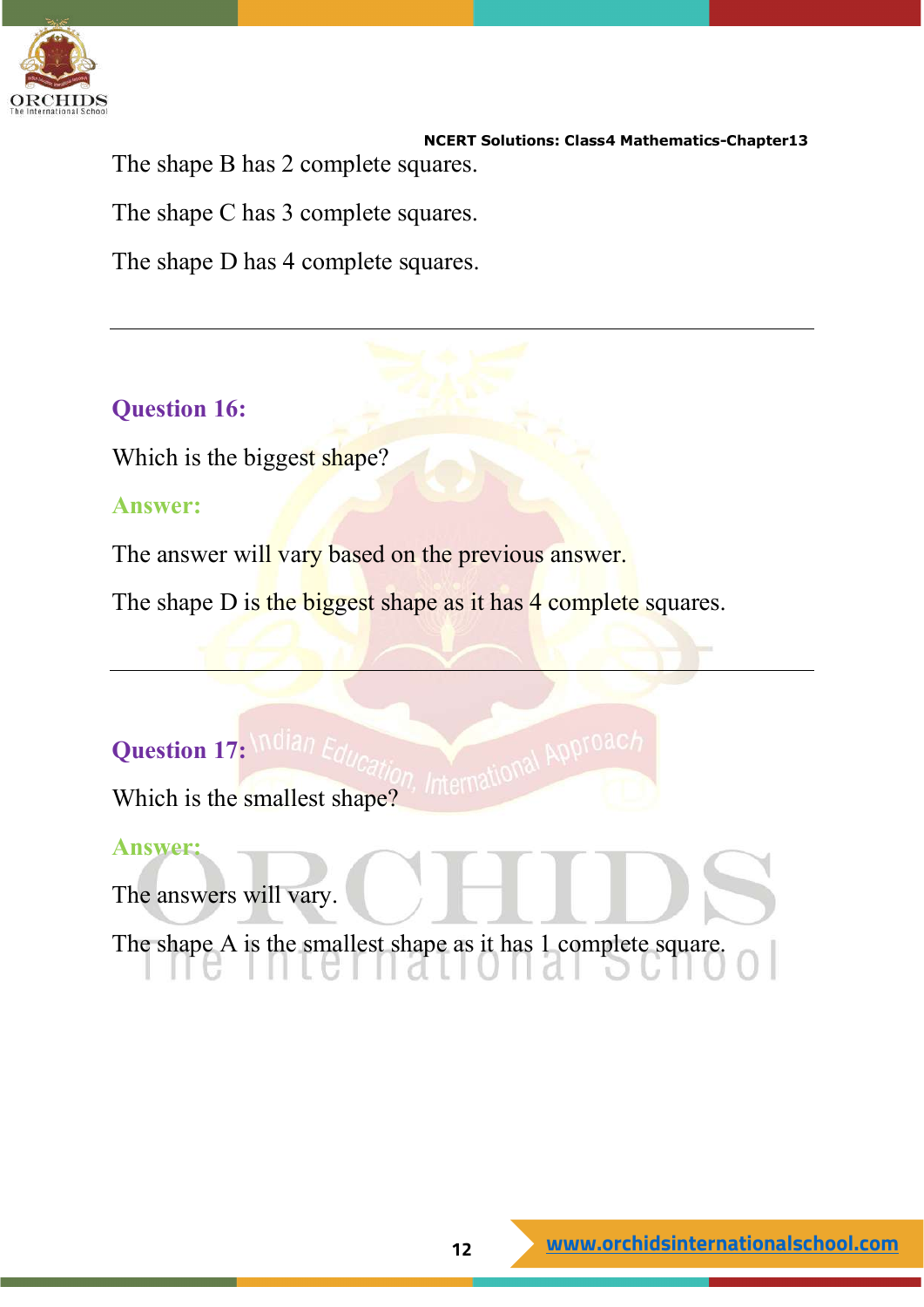

### **Question 18:**

How long is the boundary of each shape?

### **Answer:**

You can measure the boundary by following steps.

- **a.** Take a thread.
- **b.** Move the thread over the given shapes.
- **c.** Cut the thread which covers the boundary.
- **d.** Measure the length of the thread.

The length of the thread will be equal to the length of the boundary. Repeat the same process for each shape separately to get the length of the boundary of each shape.

### **Question 19:** \ndian Ed. **All Constanting Constanting Page 154**

3. How many different shapes can you make by joining two squares? Draw them on the squared sheet given below. How long is the boundary of each shape?

# The International School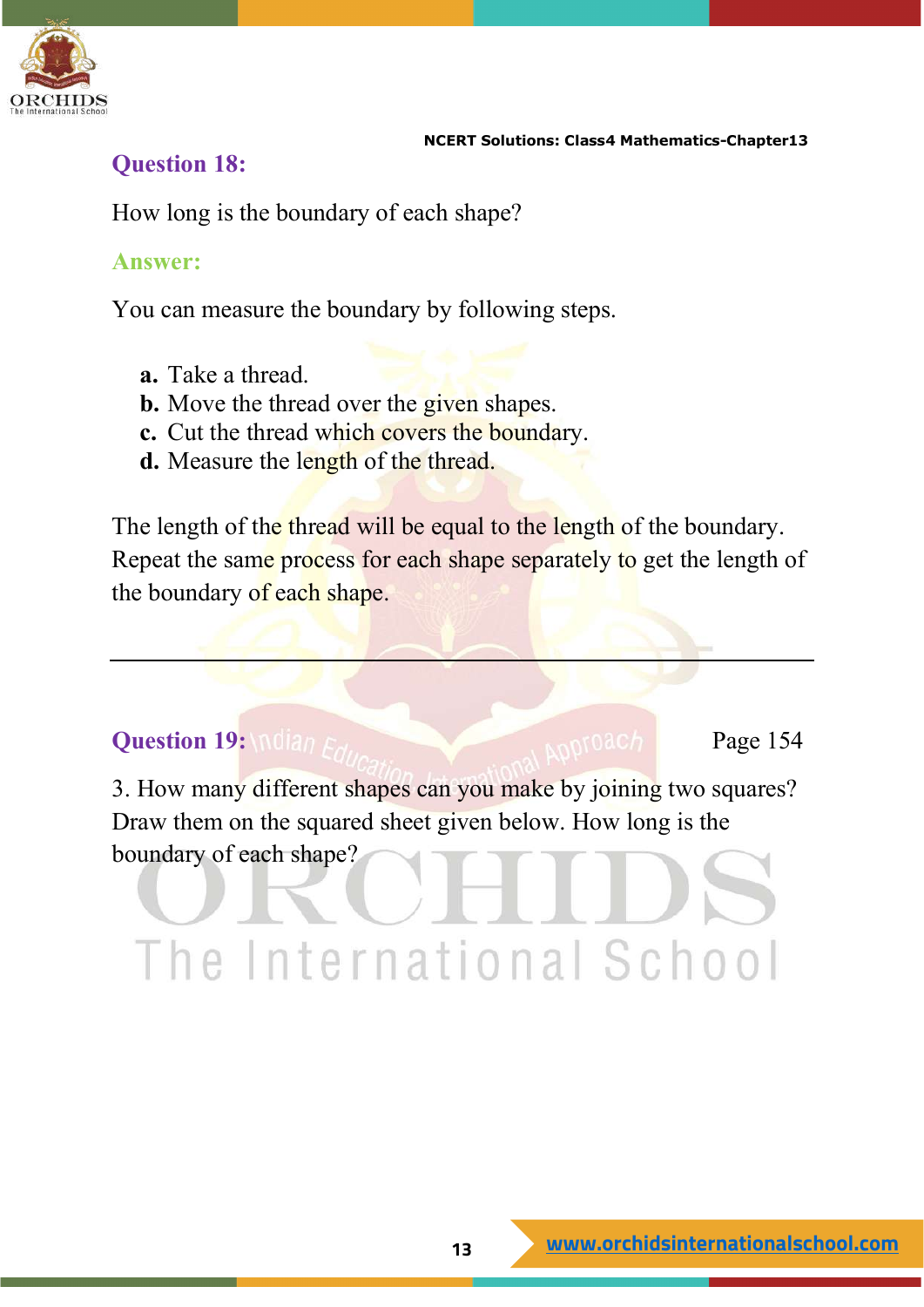



Do it by yourself as directed.

**Answer:**





- 1. A square has a boundary of 12 cm.
- a) From the corner of this square, a small square of 1 cm is cut off. Will the boundary of B be less or more? Find its length.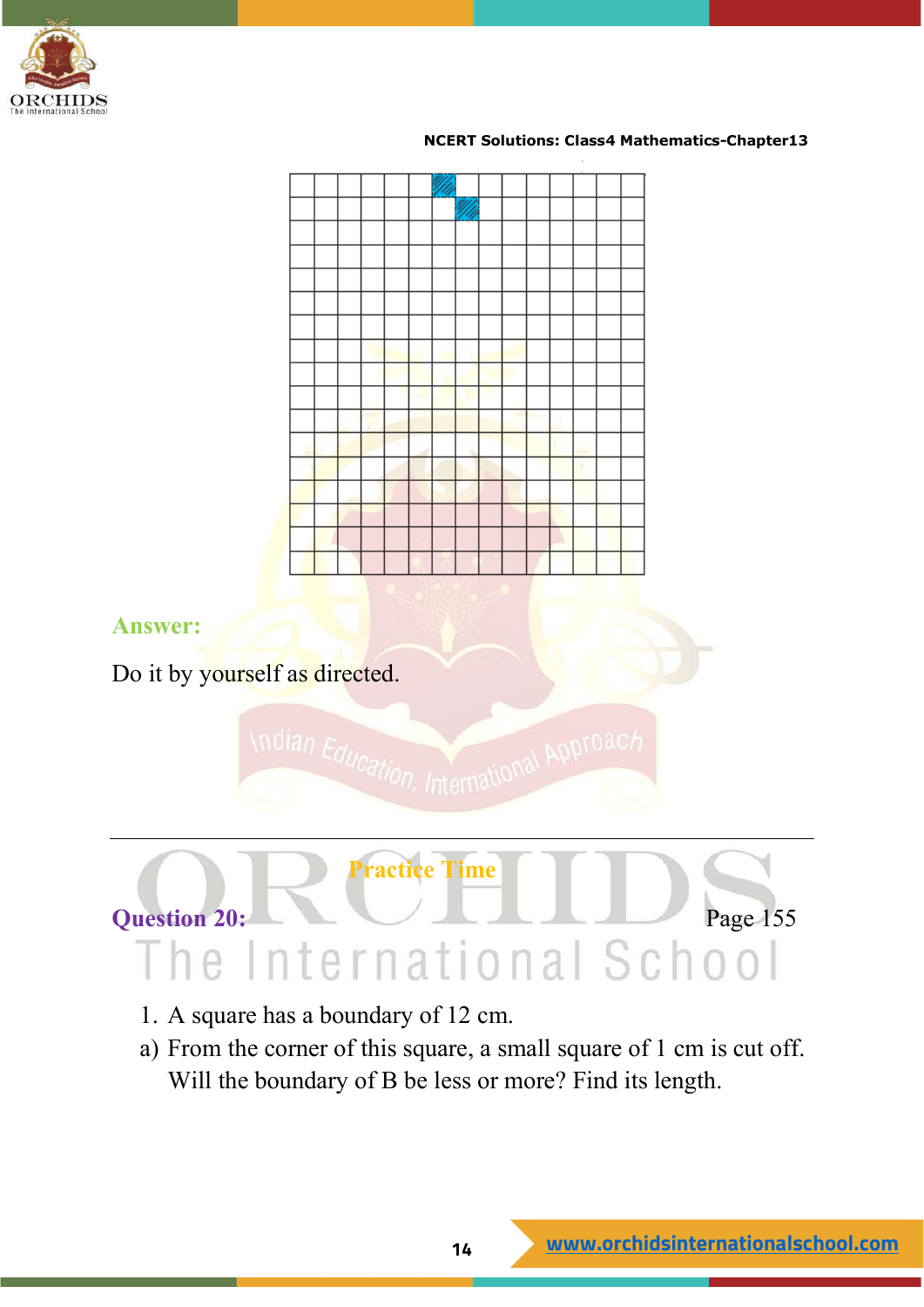



### **Answer:**

A square of 1 cm is cut off from the side. The length of the remaining sides of square B is shown in the following diagram.



The length of the boundary is equal to the sum of the length of each side. Add 3 cm, 3 cm, 2 cm, 1 cm, 1 cm, and 2 cm.

 $3 \text{ cm} + 3 \text{ cm} + 2 \text{ cm} + 1 \text{ cm} + 1 \text{ cm} + 2 \text{ cm} = 12 \text{ cm}.$ 

Therefore, the length of the boundary of square B is same as that of square A and it is equal to 12 cm.

# The International School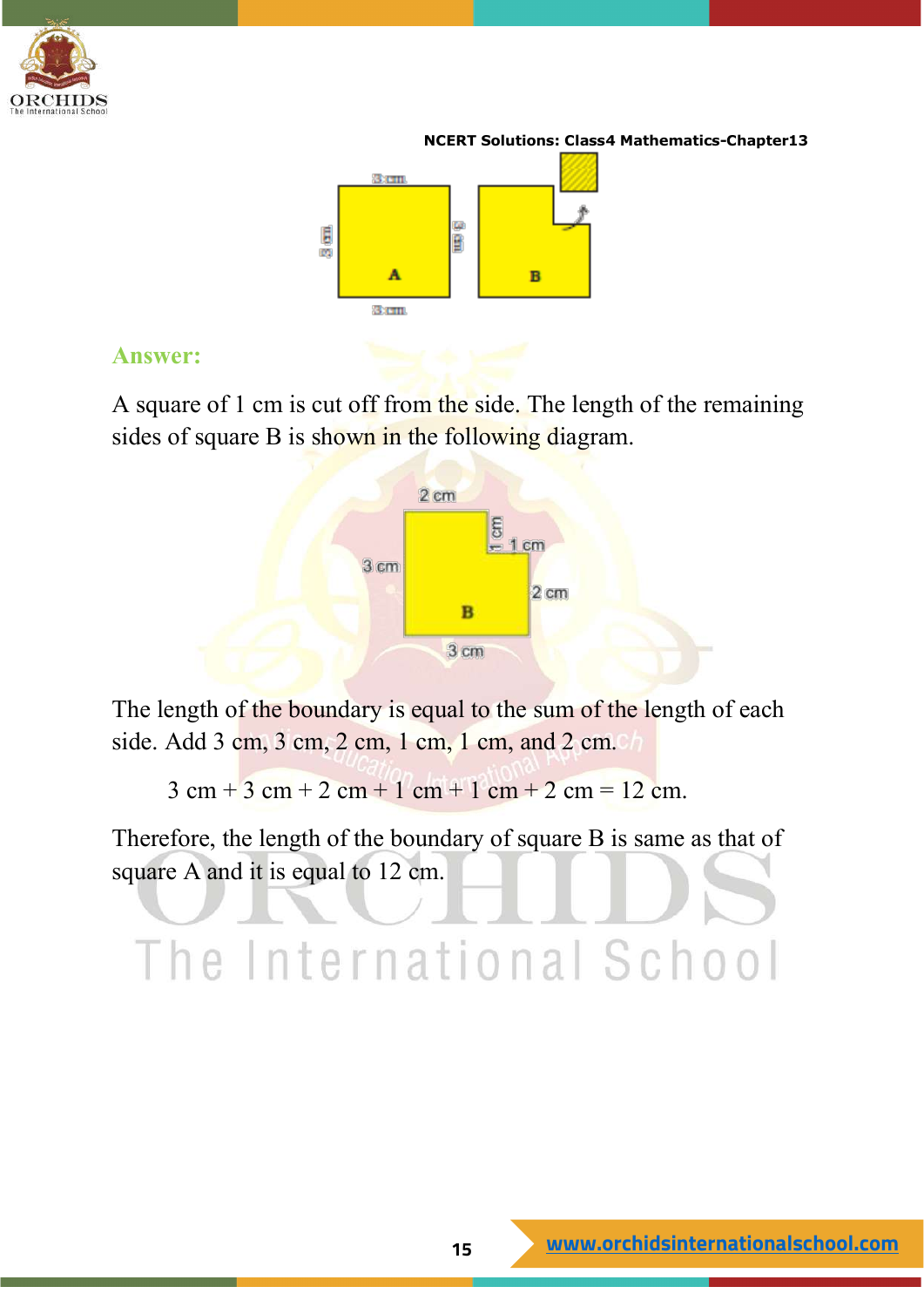

### **Question 22:**

b) If you cut a 1 cm square to get shape C, what will be the length of the boundary of C?



### **Answer:**

A square of 1 cm is cut off. The length of the remaining sides of the square C is shown in the following diagram.



The length of the boundary is equal to the sum of the length of each side. Add 3 cm, 3 cm, 3 cm, 1 cm, 1 cm, 1 cm, 1 cm, and 1 cm.

 $3 \text{ cm} + 3 \text{ cm} + 3 \text{ cm} + 1 \text{ cm} + 1 \text{ cm} + 1 \text{ cm} + 1 \text{ cm} = 14$ cm.

Therefore, the length of the boundary of square C is 14 cm.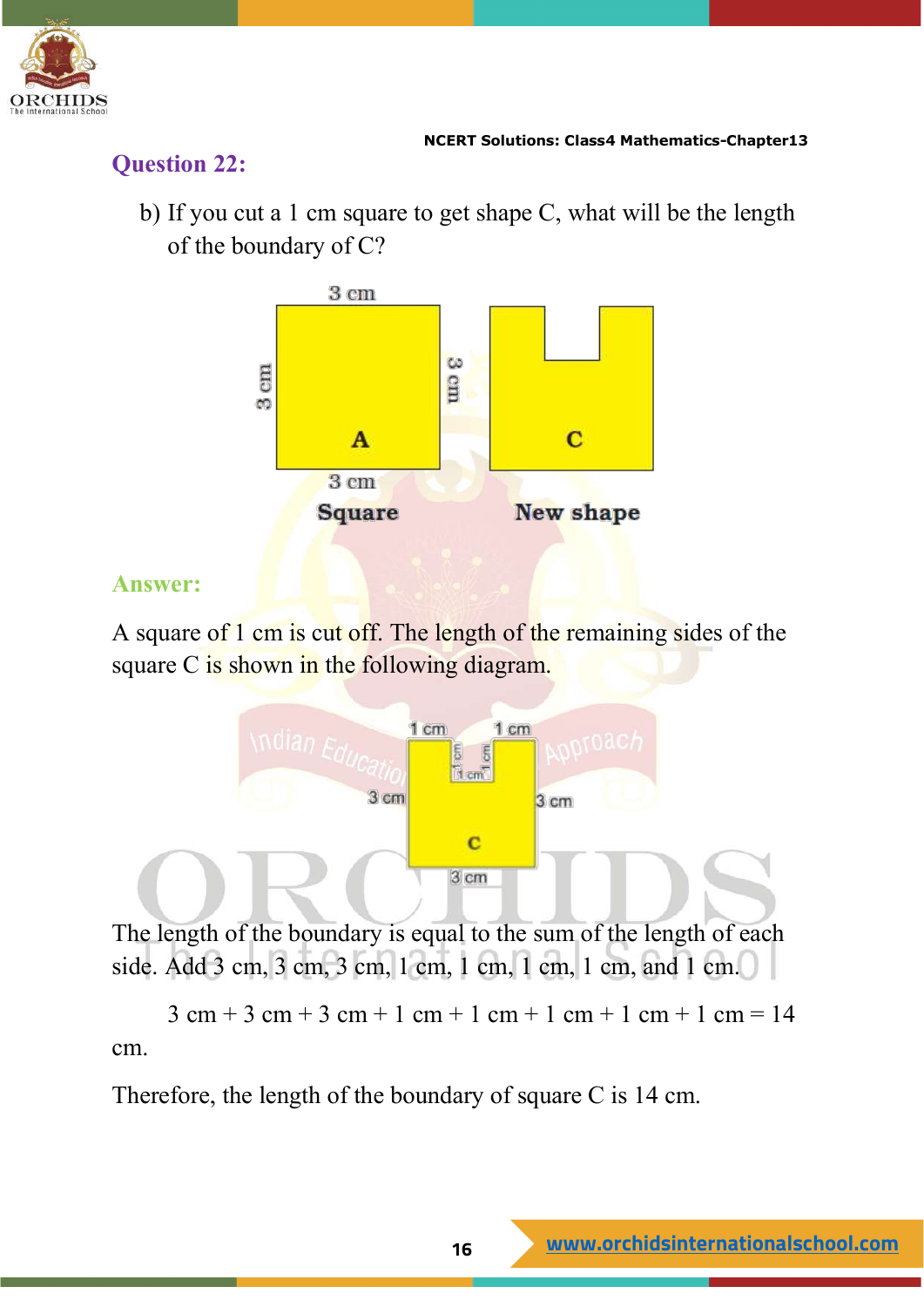

### **Question 24:**

2. a) Find the length of the boundary of square D.



### **Answer:**

The length of the boundary is equal to the sum of the length of each side. Add 5 cm four times to get the length of the boundary of D.

 $5 \text{ cm} + 5 \text{ cm} + 5 \text{ cm} + 5 \text{ cm} = 20 \text{ cm}.$ 

Therefore, the length of the boundary of square D is 20 cm.

### **Question 25:**

c) 8 squares of side 1 cm are cut out of the square D. Now it looks like shape E. What is the length of the boundary of shape E?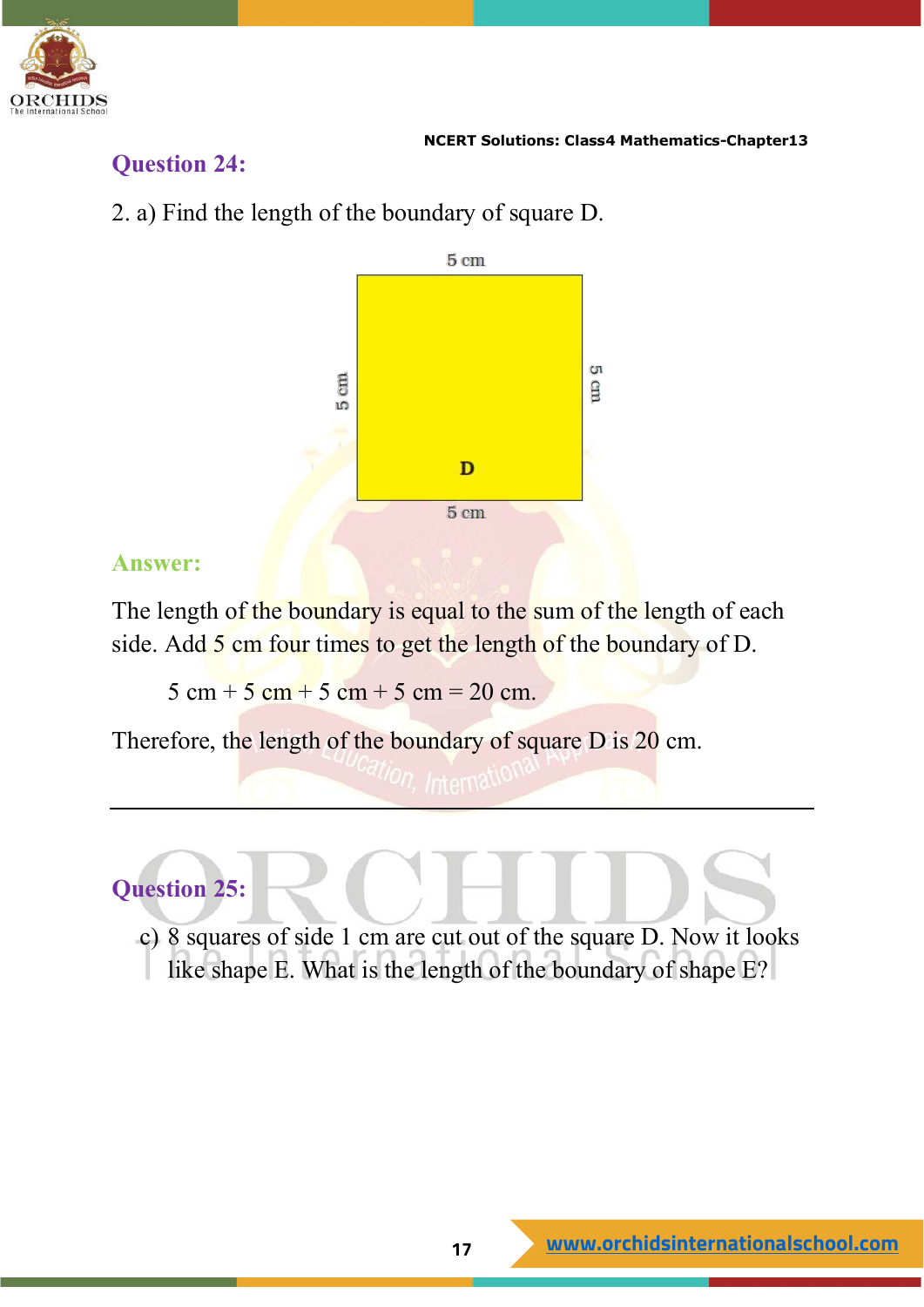



### **Answer:**

It is observed from the given figure that there are 36 sides and each side is 1 cm in length. The length of the boundary is equal to the sum of the length of each side.

The boundary length of the figure E is equal to 1 cm added 36 times, that is 36 cm. Hence, the length of the boundary of shape  $\overline{E}$  is 36 cm.



A square has 4 sides. Length of each side of the square is 1 cm. Therefore, we can also say that the boundary length is  $4 \times 1$  cm = 4 cm.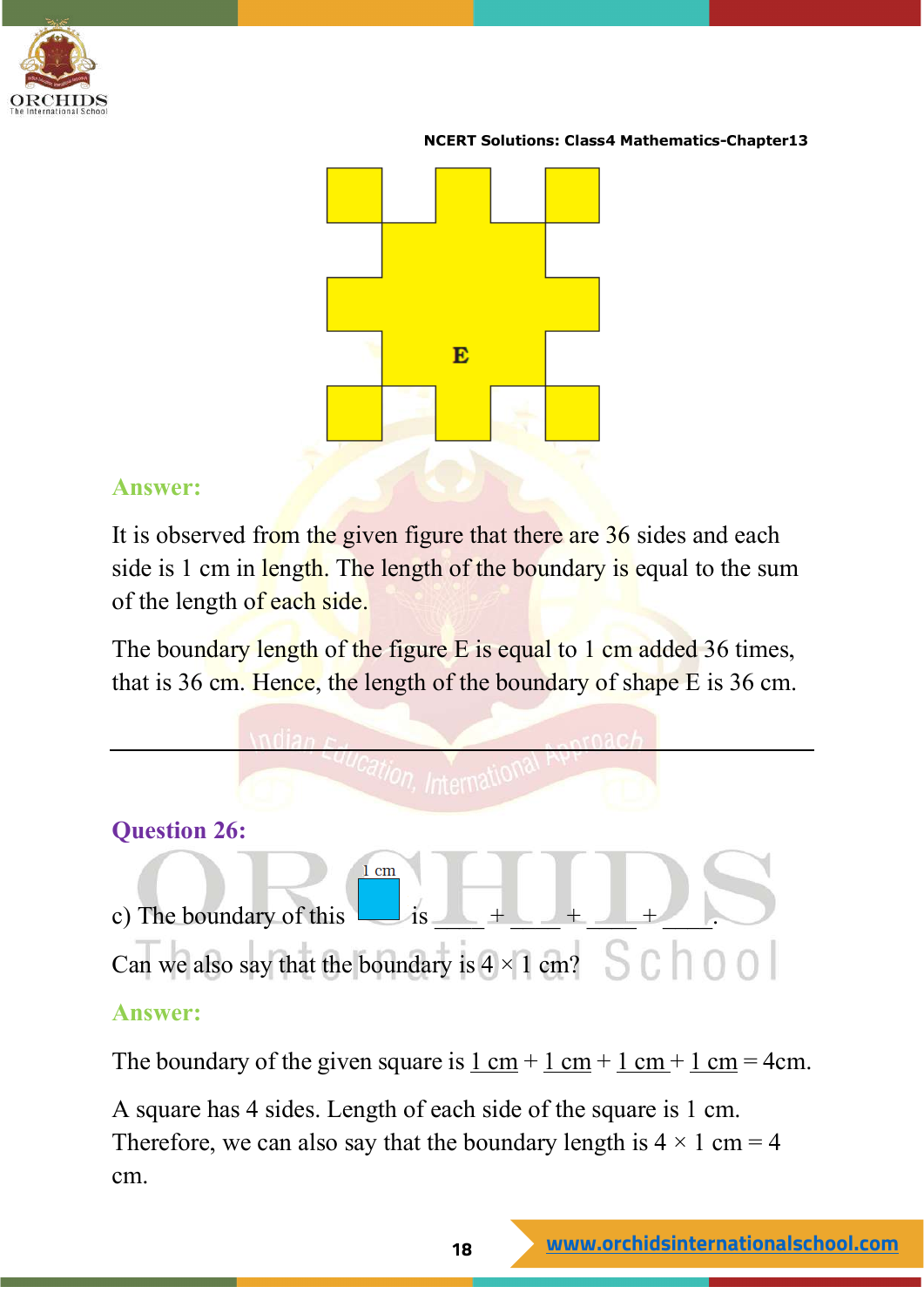

3. A hockey field is 91 metres 40 cm long and 55 metres wide. How long is the boundary of the field?

### **Answer:**

The field is rectangular in shape. It has four sides. Opposite sides are equal in shape. The drawing of the hockey field is shown below.



The length of the boundary of the field is the sum of the length of each side.

Add 55 m, 91 m 40 cm, 55 m and 91 m 40 cm to get the boundary length.

 $55 \text{ m} + 91 \text{ m} + 40 \text{ cm} + 55 \text{ m} + 91 \text{ m} + 40 \text{ cm} = 292 \text{ m} + 80 \text{ cm}$ 

Therefore, the boundary length of the hockey field is 292 m 80 cm.

### nternational School **Question 28:**

4. Usha and Valsamma are running a race. Usha is running on the inner circle. Valsamma is running on the outer circle. Valsamma runs faster than Usha. But still she loses the race. Can you guess why?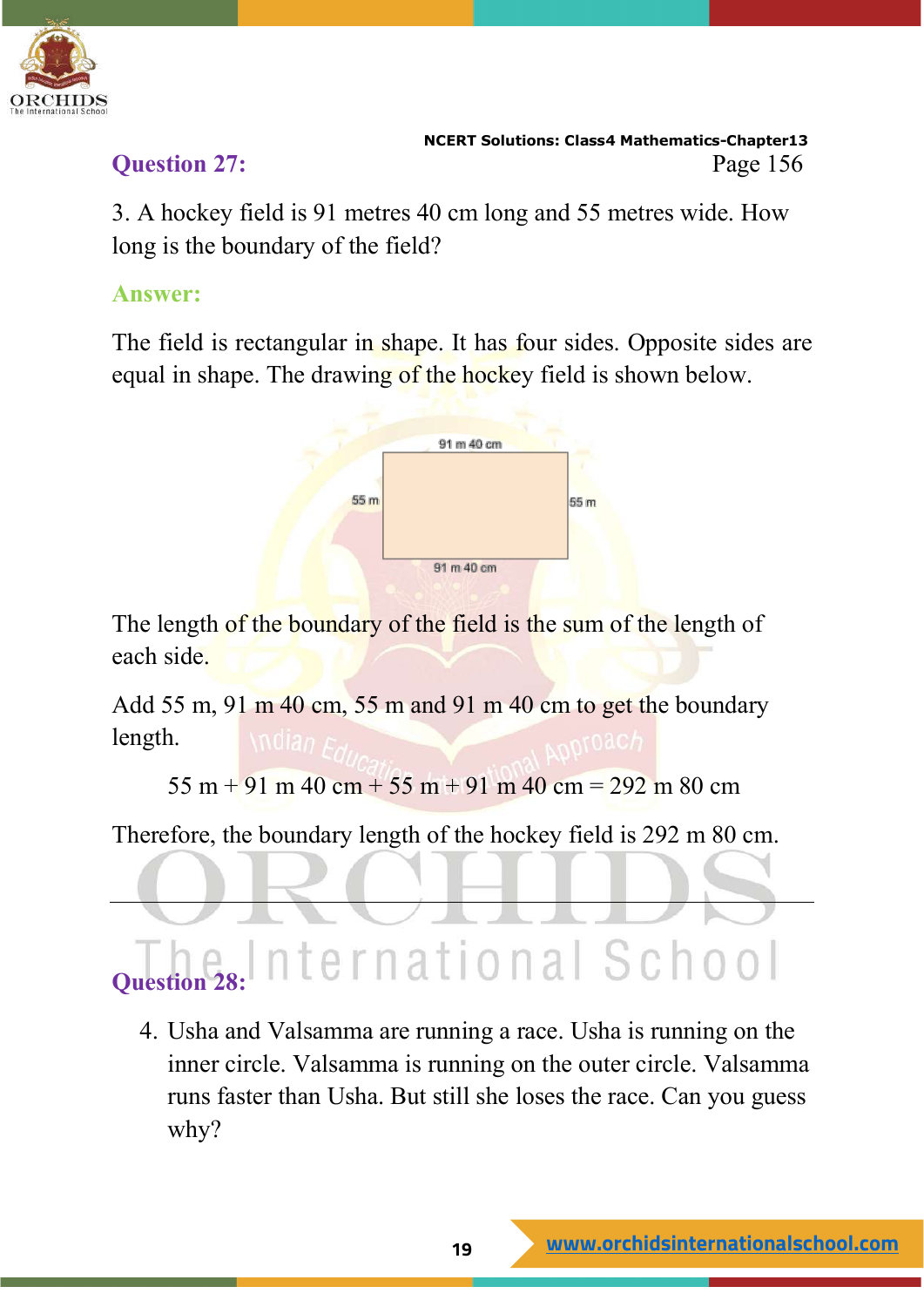



### **Answer:**

Usha was running on the outer circle whereas Valsamma was running on the outer circle. So, the distance that Usha had to run was less than the distance that Valsamma had to run. Therefore, though the speed of Valsamma was more she lost the race as her distance was more.

### **Question 29:**

Have you seen any race where runners start from different places like in this picture? Guess why?

# The International School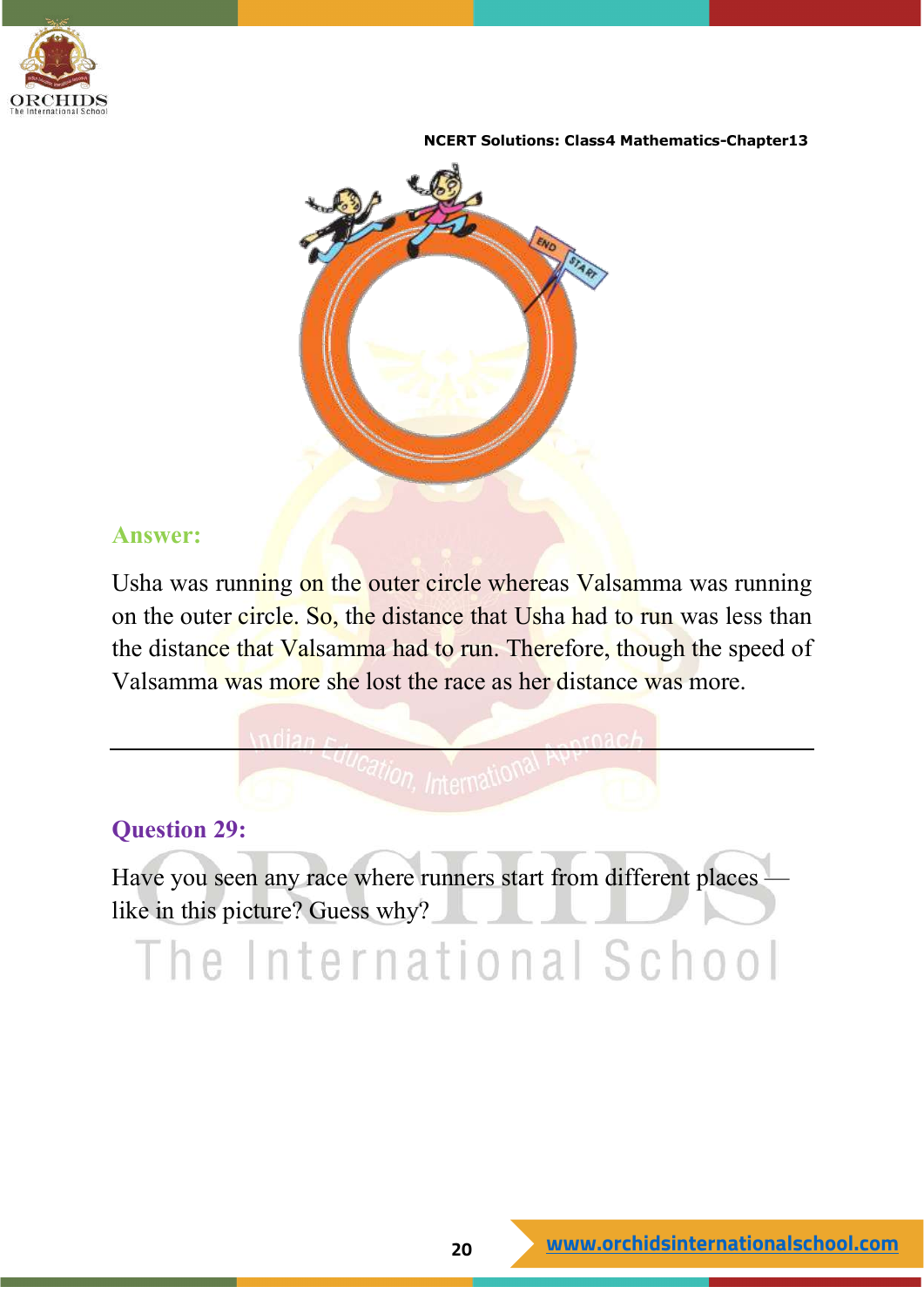



### **Answer:**

Answer this question based on your experience. Answers may vary.

In a circular track race, the runner starts from different places so as to cover the equal distance.

# **Question 30:** Indian Education, International Approach Page 157

How will Neetu find out if the two gardens are equally big?

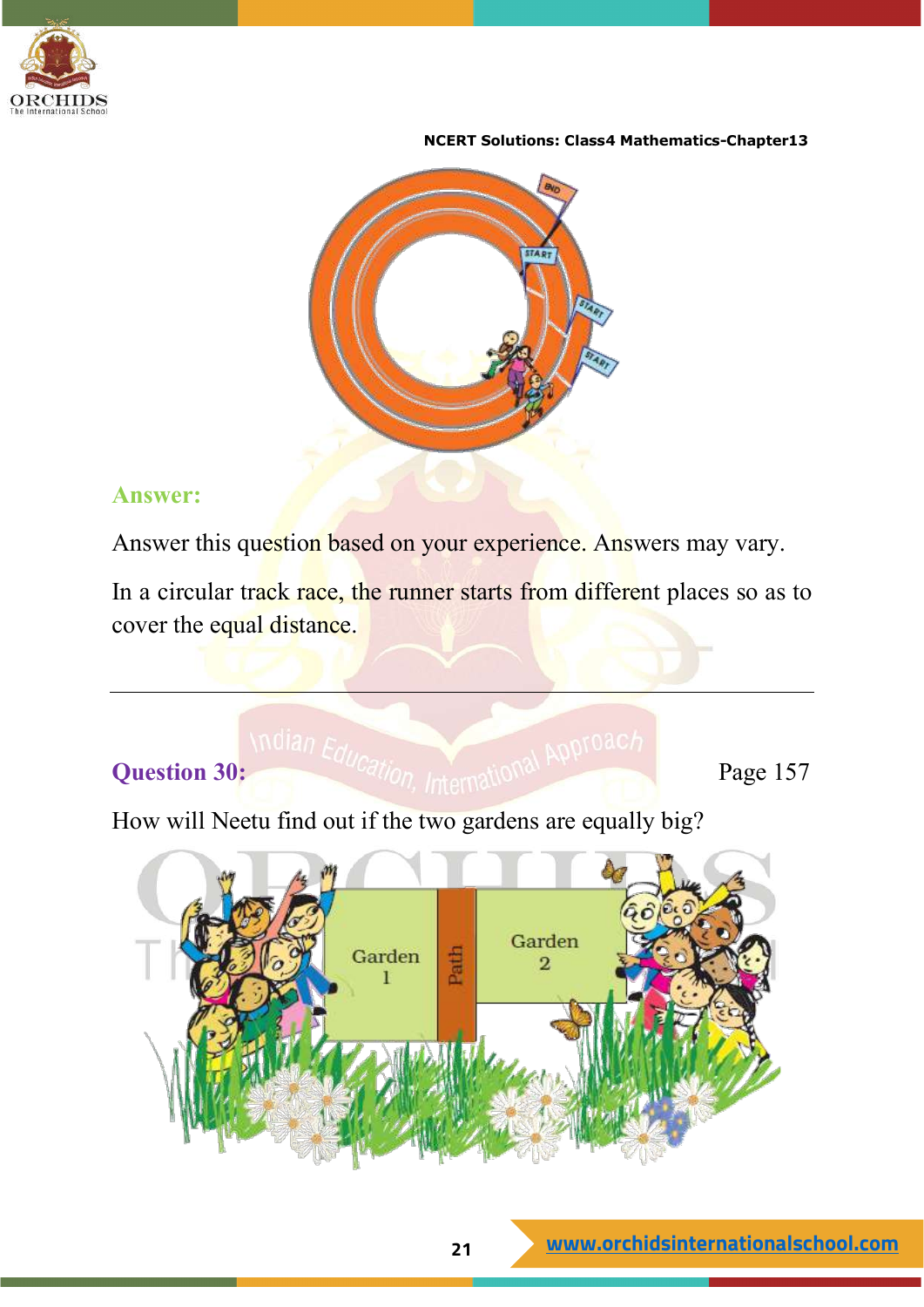

### **Answer:**

Answers may vary from student to student. One example is:

Use a thread and trace the outer boundary of each garden separately. Then measure the length of each. If the length of the threads are equal then the two gardens are equal.

### **Question 31:** Page 158

### **Activity**

1. Look at the table in your classroom. Guess how many Math-Magic books you can place on it. (Remember – The books should not overlap. Do not leave gaps between the books) Write your guess here.

### **Answer:**

Answers will vary according to the size of the table. Observe the size of the table in your classroom and the size of the book to answer the question.

# **Question** 32: International School

Now check if your guess was right. How many books could you place?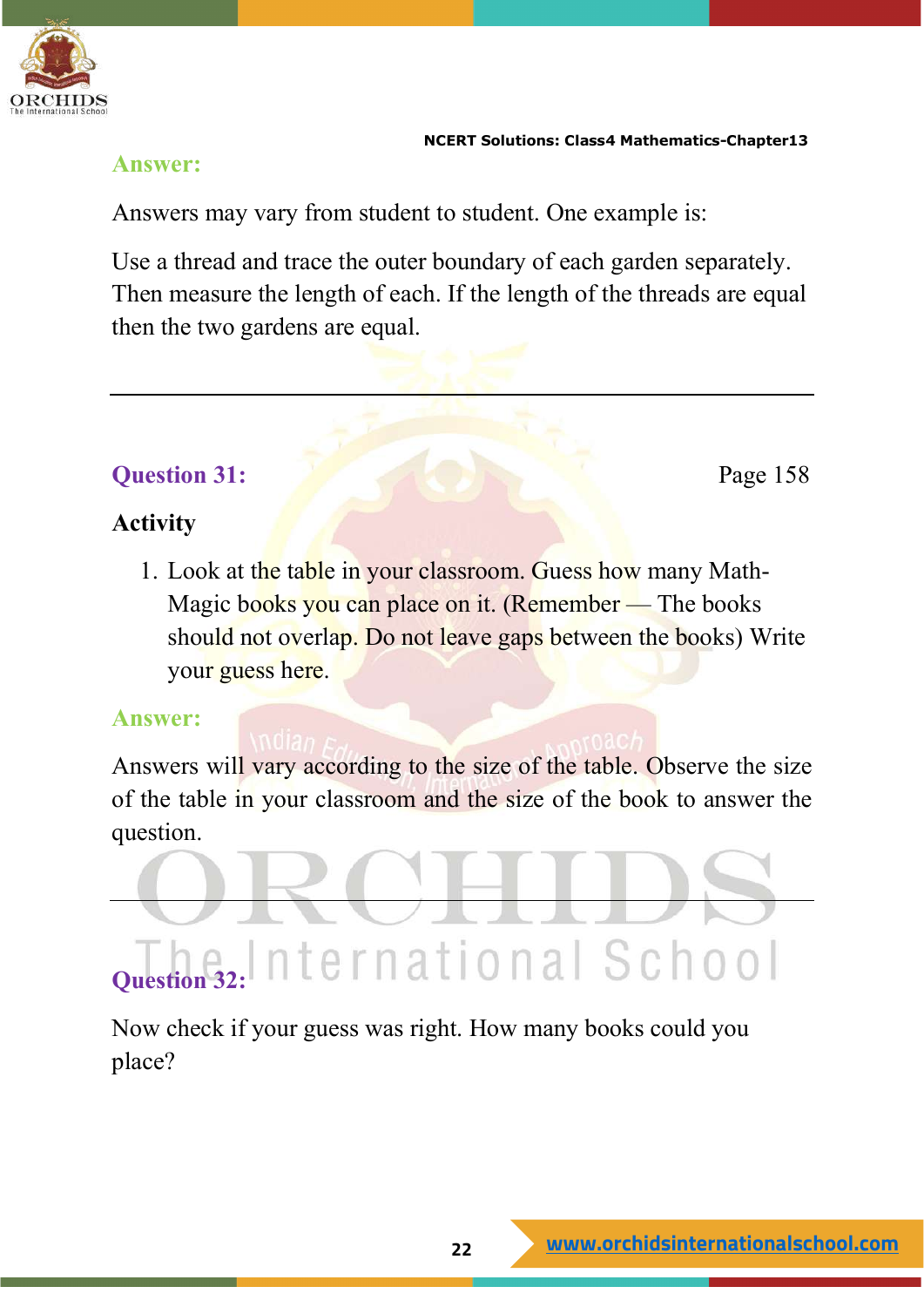

### **Answer:**

Answers may vary based on the size of the table and the guess made in the previous answer. Put the books on the table of your classroom in a way that there is no gap between any two books and also in none of the books overlap.

Count the number of books that are placed on the table. Check if it is the same as the number you guessed.

### **Question 33:**

What is the difference between your guess and the actual number of books?

### **Answer:**

Answers may vary. Note down the guessed number and the actual number and then subtract the larger number from the smaller number to get the difference between your guess and the actual number of books.

# **Question 34:**

- 2. Now look for another table.
- a) Is this table bigger than the last table? Yes/No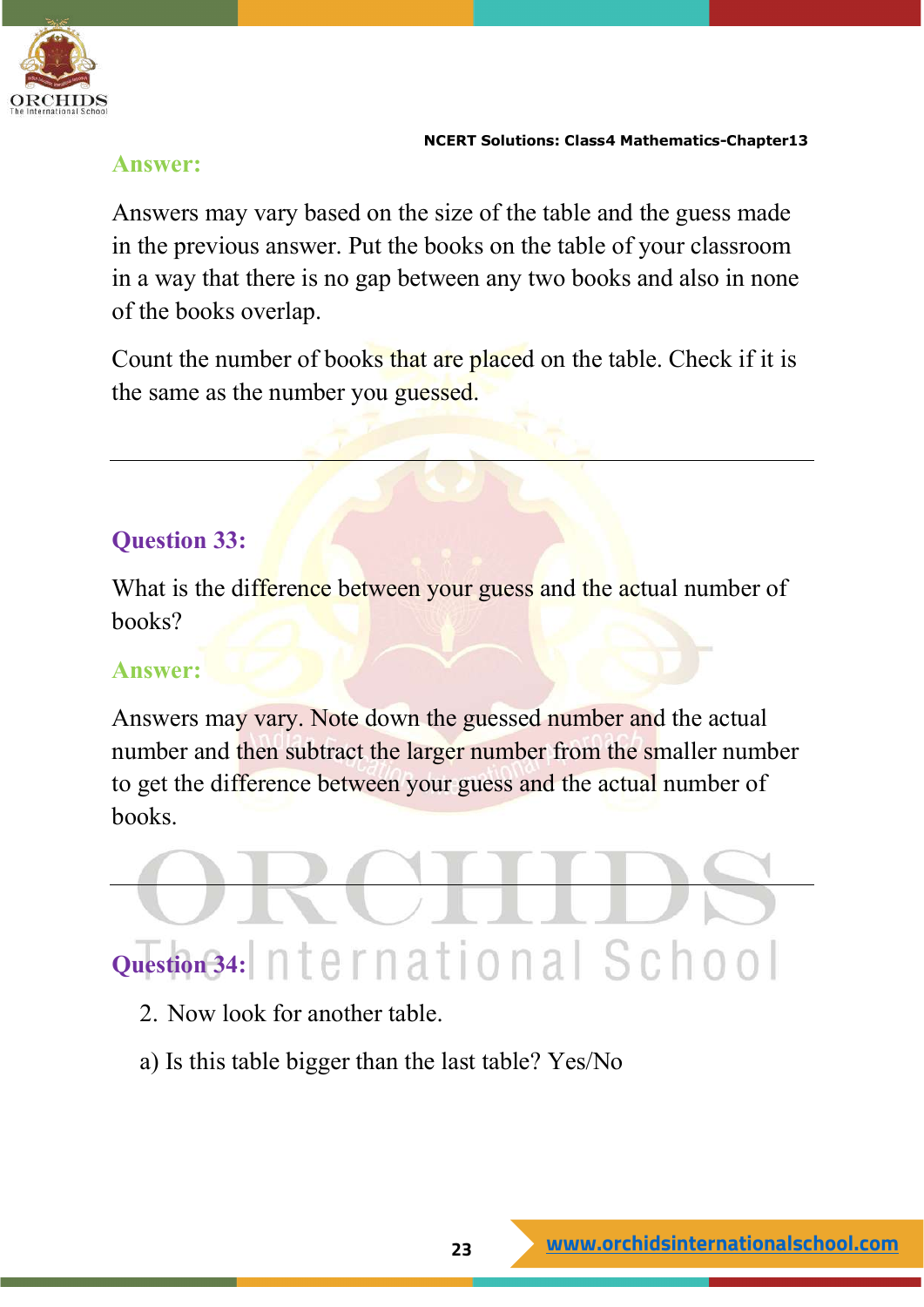

### **Answer:**

Answers may be different based on the selection of the new table. Observe the size of both the tables and answer.

### **Question 35:**

b) Make a guess how many Math-Magic books can be kept on this table.

### **Answer:**

Answers will vary according to the size of the new table. Observe the size of the new table and the size of the book to answer the question.

### **Question 36:**

c) Check if your guess was correct.

How many Math-Magic books could you keep?

### **Answer:**

Answers may vary based on the size of the new table and the guess made in the previous answer. Put the books on the new table in such a way that there is no gap between any two books and also in a way that none of the books overlap.

Count the number of books that are placed on the table. Check if it is the same as the number you guessed.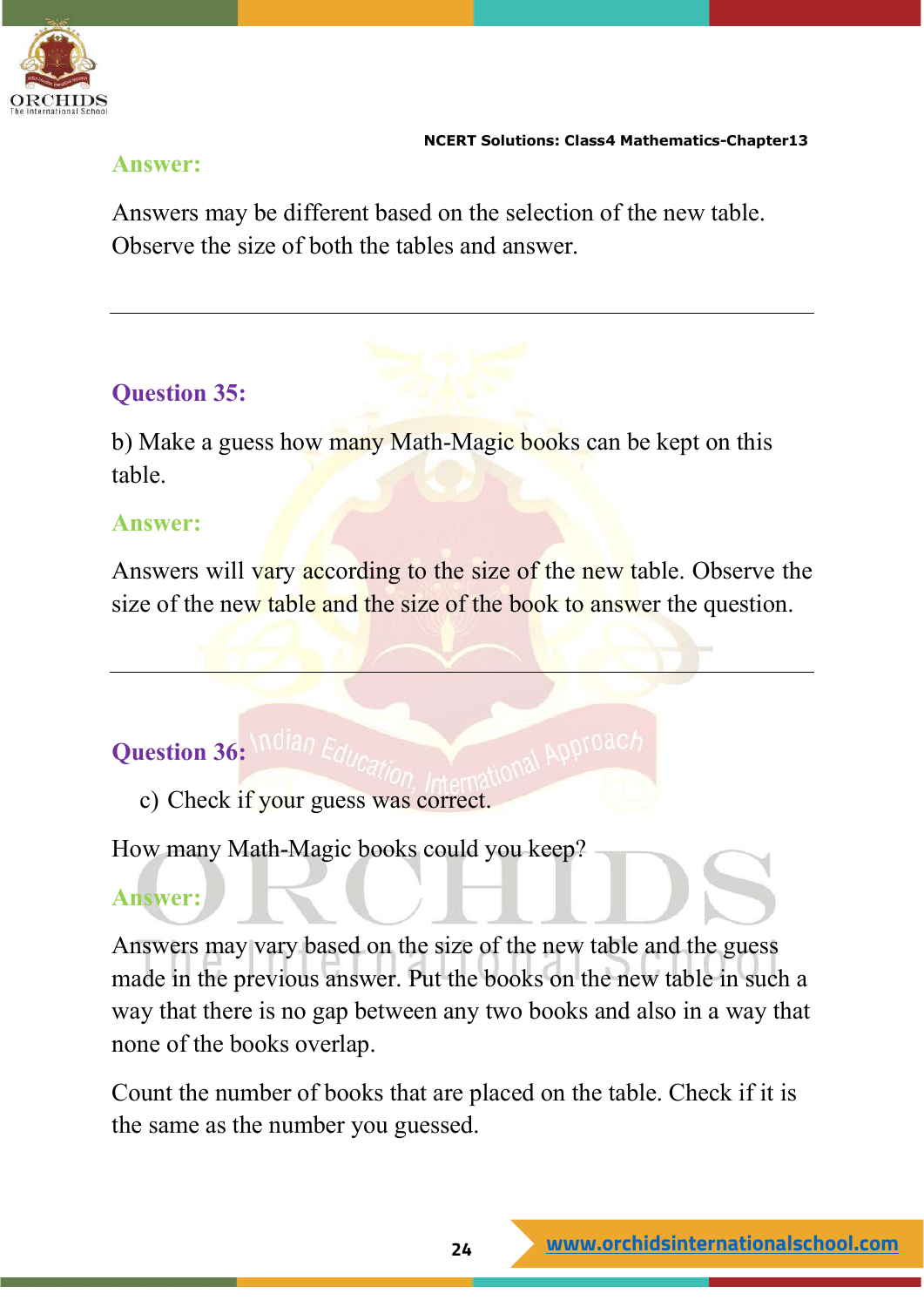

### **Question 37:**

d) The difference between the sizes of the two tables is books.

### **Answer:**

Answers may vary. Write the difference between the number of books placed on the two tables.

### **Question 38:**

3. a) How many Math-Magic books can be covered with one sheet of newspaper?

### **Answer:**

With one sheet of newspaper, 4 books can be covered.

## **Question 39:**

b) Try covering your Math-Magic book with half a sheet of 5 I II A L I newspaper.

### **Answer:**

Perform the activity on your own.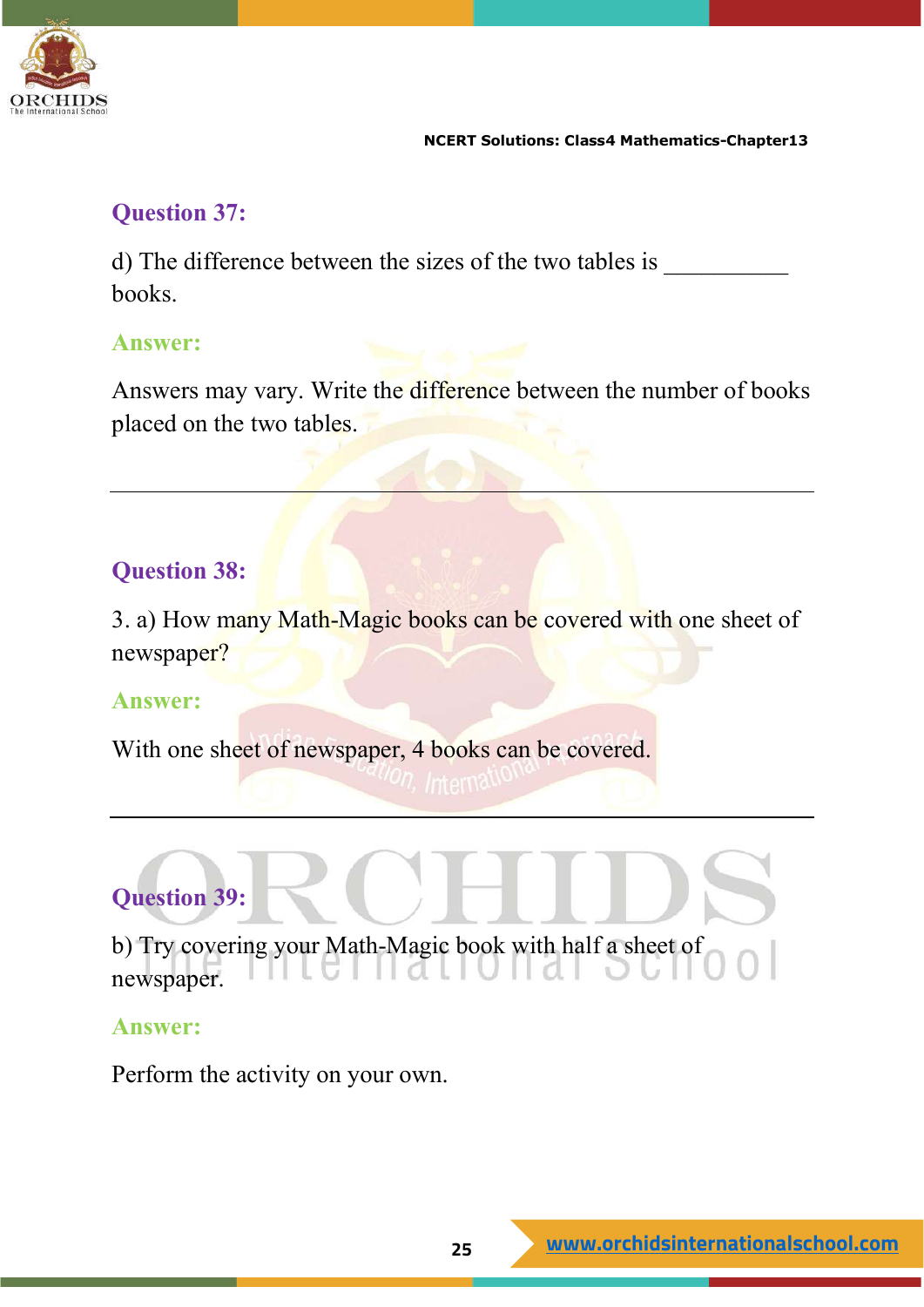

### **Question 40:**

c) Can you cover your book with a smaller sheet?

### **Answer:**

Yes, the book can be covered with a sheet smaller than that of a half sheet of a newspaper.

### **Question 41:** Page 159

d) Find the smallest sheet which can cover your book. Check if your friend used a smaller sheet than you did.

### **Answer:**

Cover your book with the smallest sheet. Observe the sheet used by your friend to cover the book. Answers may vary.

### **Question 42:**

4. a) Which is the biggest leaf in this picture?

# The International School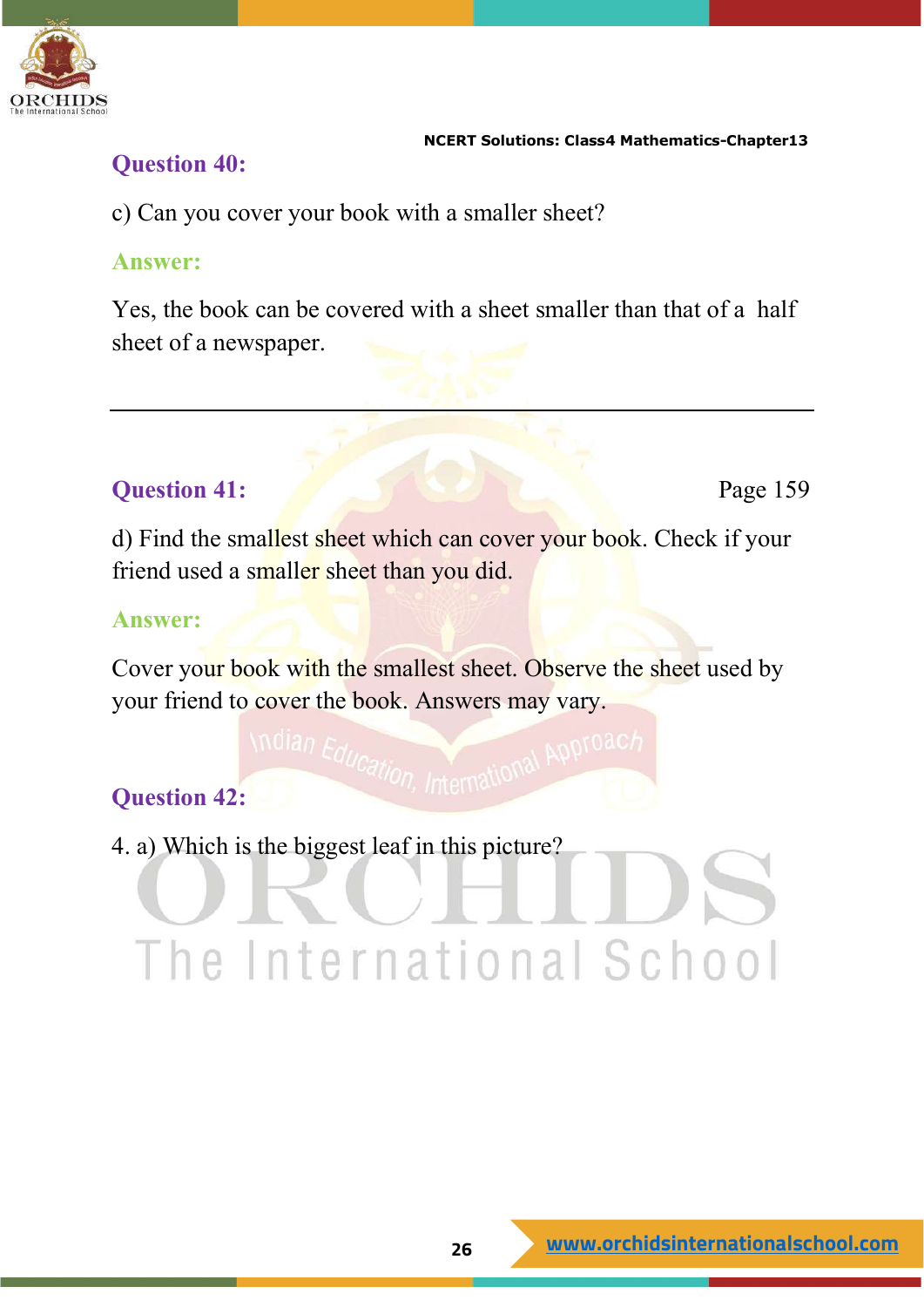



### **Answer:**

The leaf in the middle from the top is the biggest.

The biggest leaf is shaded in the picture below:

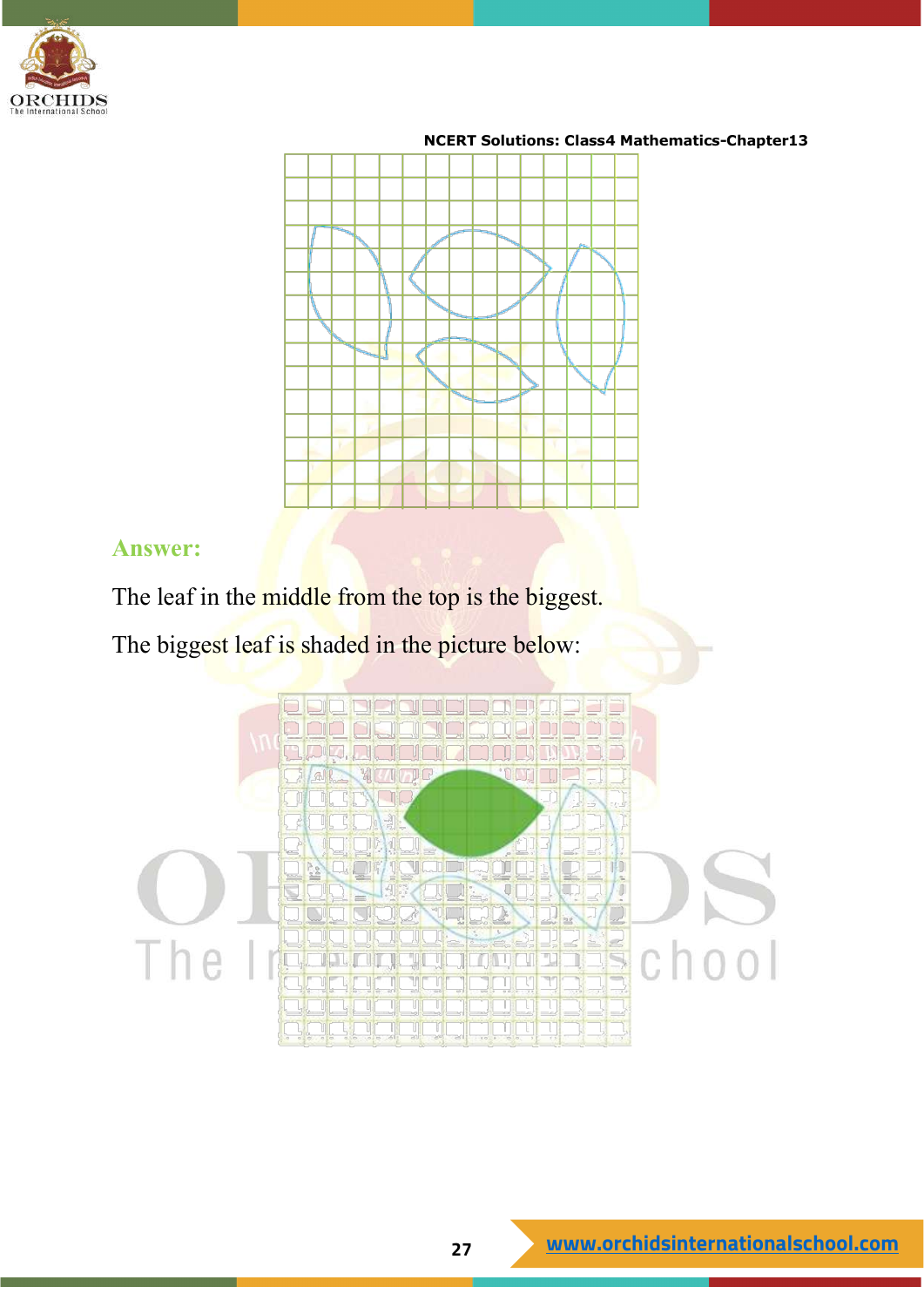

### **Question 43:**

b) Collect some leaves from the garden. Place each of them here on this squared sheet. Trace out their edges and check how many squares there are in each leaf.

### **Answer:**

Perform the activity on your own. Answers may vary based on the leaves collected from the garden.

### **Question 44:**

c) Which is the biggest leaf?

### **Answer:**

The answer will vary based on the leaves collected and traced. Observe the size of the leaves on the sheets and check which is the biggest leaf.

# **Question 45:** d) Which is the smallest leaf?<br>a  $\uparrow$  | 0 | 2 | S C | 0 0 |

### **Answer:**

The answer will vary based on the leaves collected and traced. Observe the size of the leaves on the sheets and check which is the smallest leaf.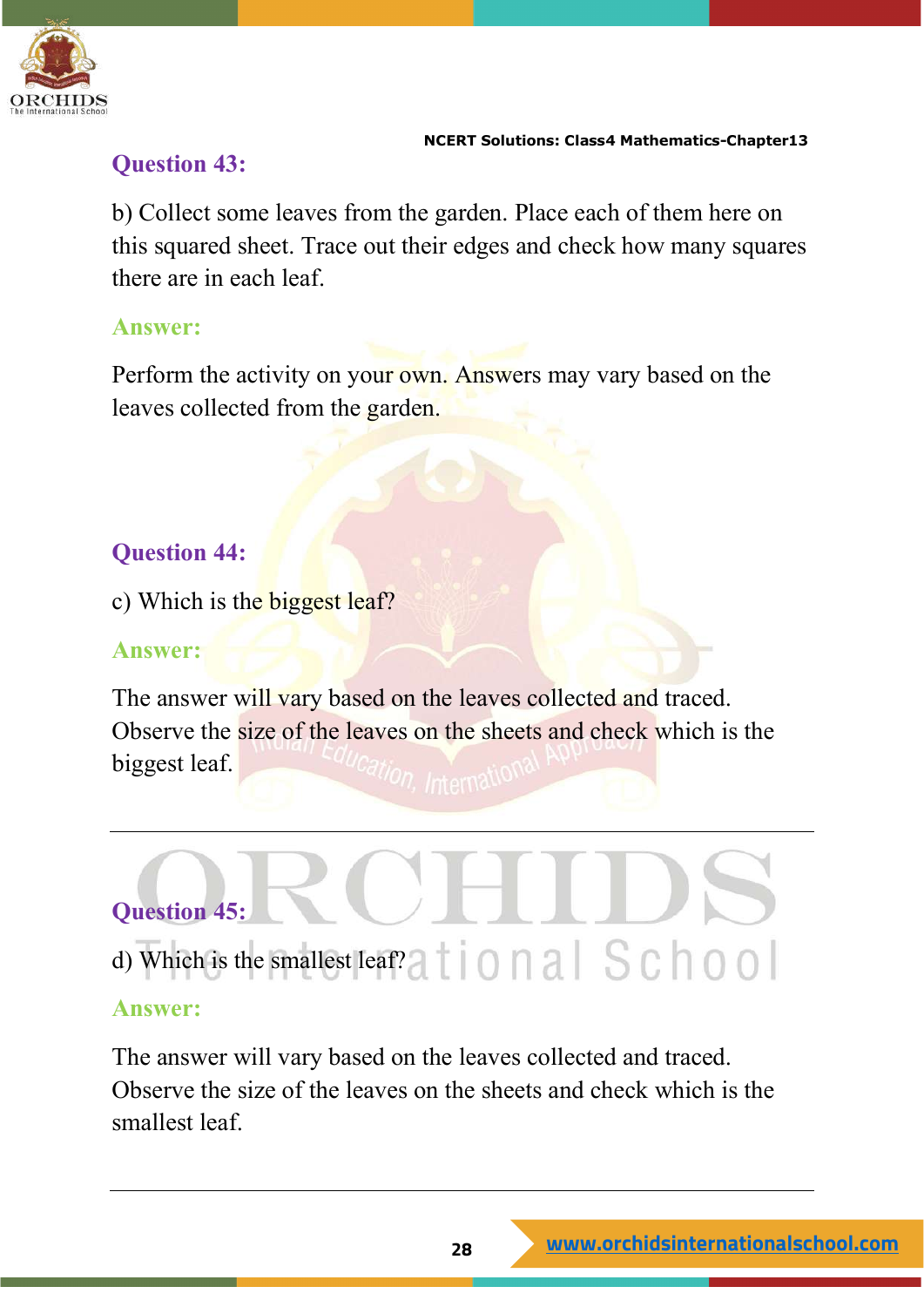

### **Question 46:**

5. a) How many small squares of size 1 cm are there in this big green square?



### **Question 47:**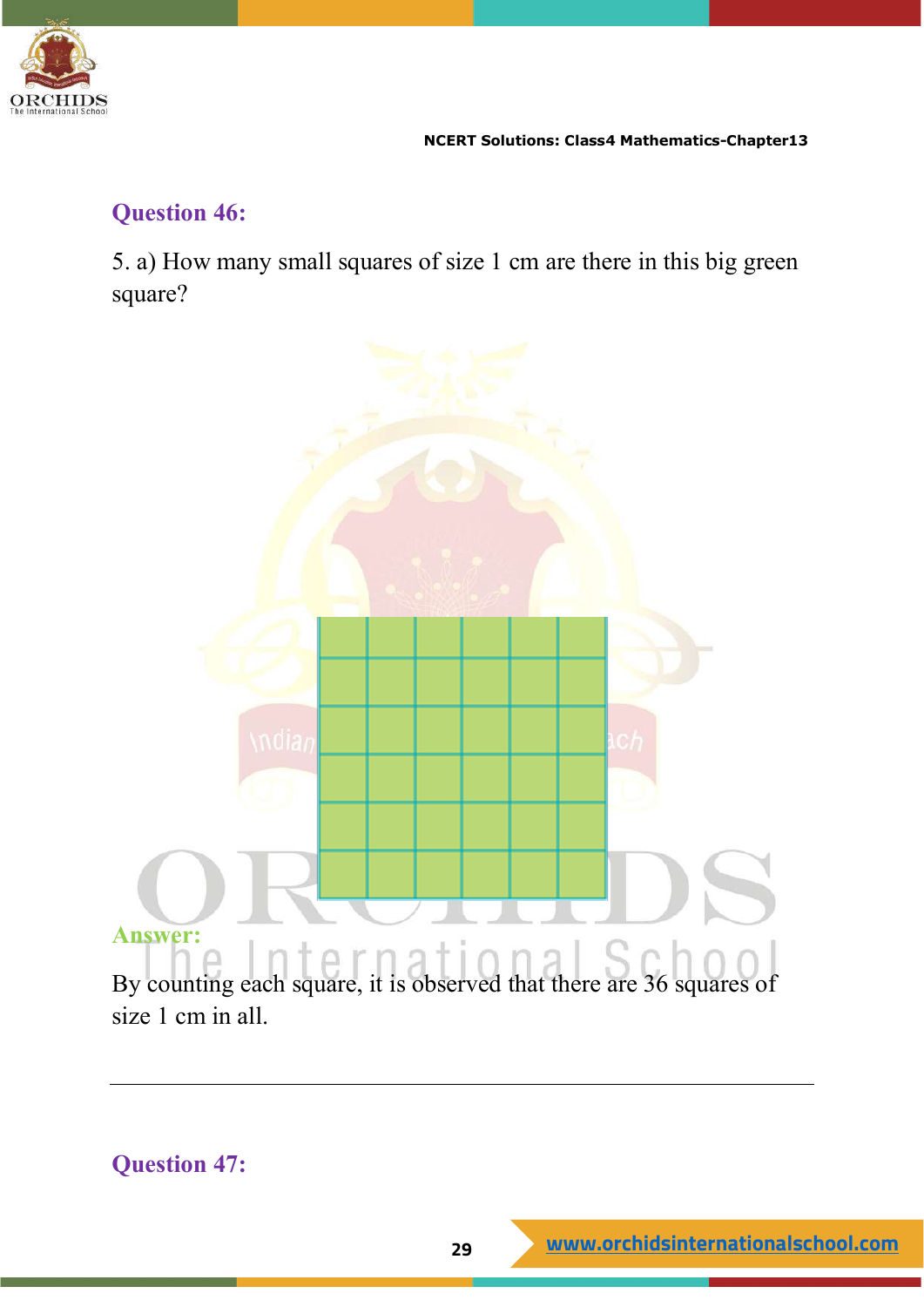

 **NCERT Solutions: Class4 Mathematics-Chapter13** b) Can you think of a faster way to know the total number of small squares without counting each?

### **Answer:**

There are 6 squares in 1 row and there are 6 such rows. Therefore, the total number of squares can be counted as

 $6 \times 6 = 36$ 

### **Question 48:**

5. Guess how many squares of one centimetre can fill this blue rectangle.



Write your guess here.

### **Answer:**

Answers may vary from student to student. Observe the number of squares on the bottom line and guess the number of squares required to fill the blue rectangle.

The correct answer is 21.

### **Question 49:**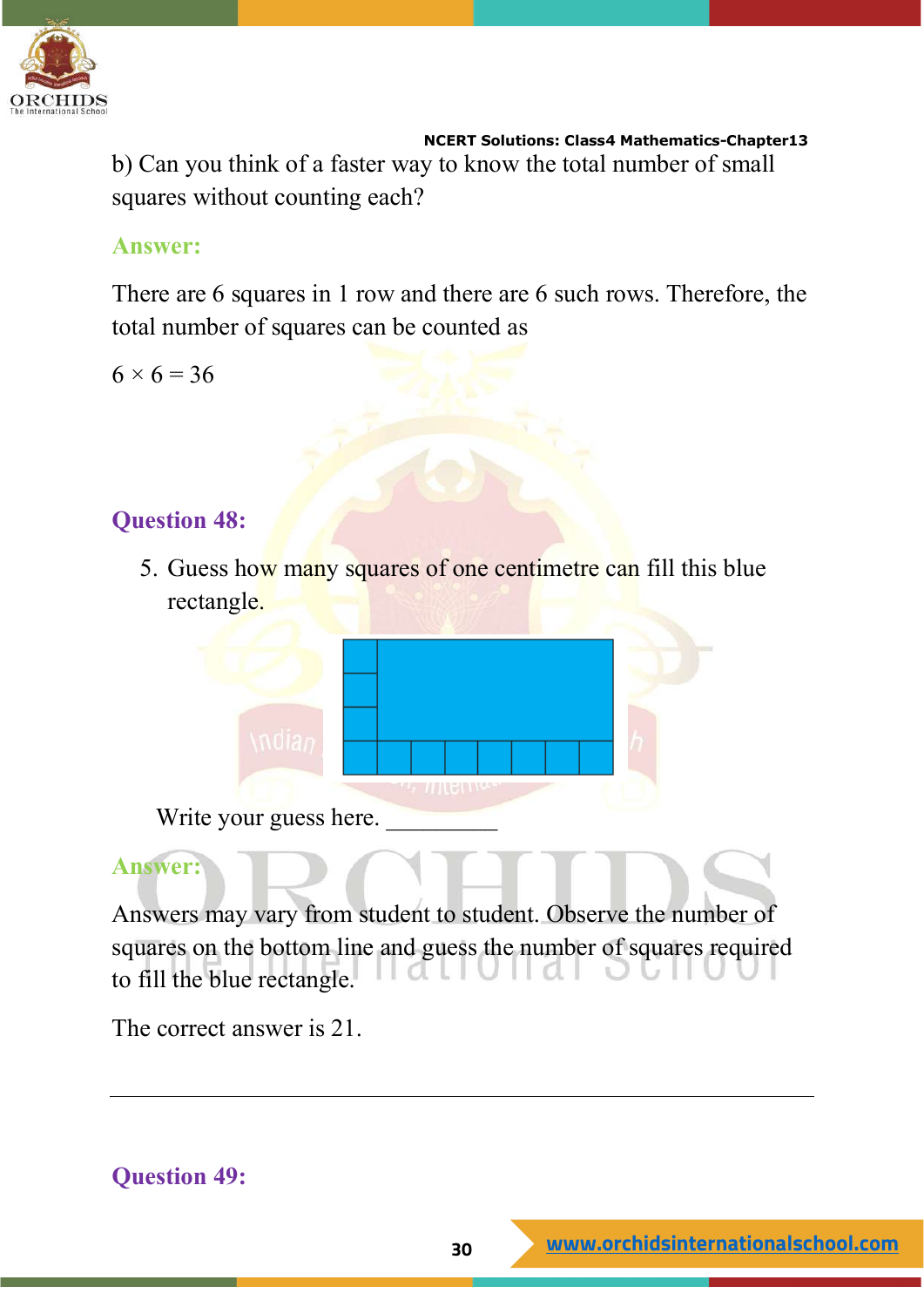

 **NCERT Solutions: Class4 Mathematics-Chapter13** Check your guess by filling it with small squares.

### **Answer:**

Draw a square of size 1 cm on the blue rectangle. The complete drawing is shown below:



It is observed that there are 32 squares in total. Therefore, 21 more squares were made to complete the rectangle.

### **Question 50:**

7. Look at the picture. Can you divide it into 4 equal pieces? Each piece should have the same number of squares.

# al School The Intern

### **Answer:**

There are 12 squares in all. It can be divided into 4 equal parts with  $12 \div 4 = 3$  squares in each part.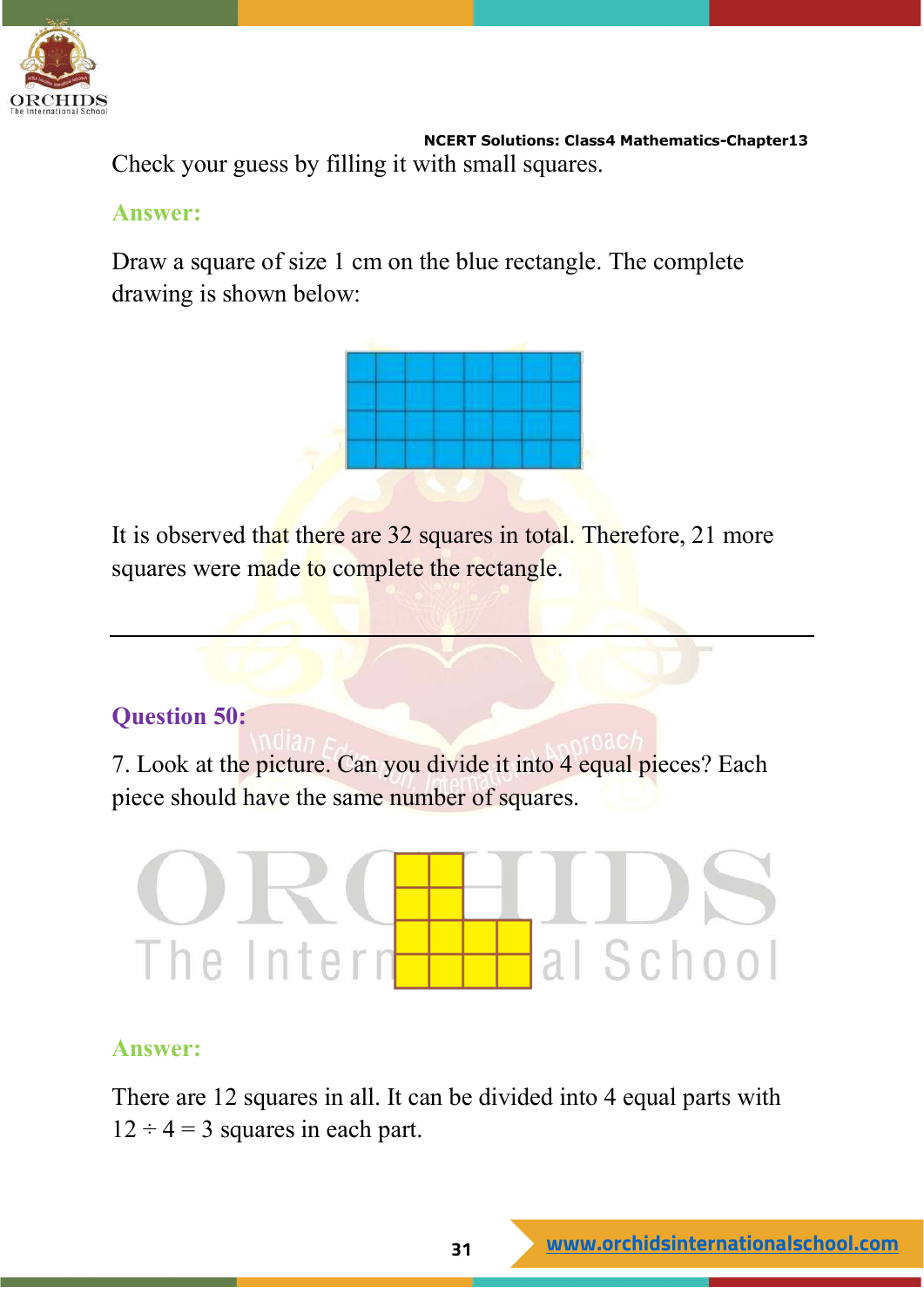

### **Question 51:**

Raghavan has a piece of land. There are 4 houses on his land and in the middle there is a well. He wants to divide this land equally among his four children. Each should get one house and should be able to use the well without entering the other's land. Can you help him divide the land?

Give different colours to each one's share.